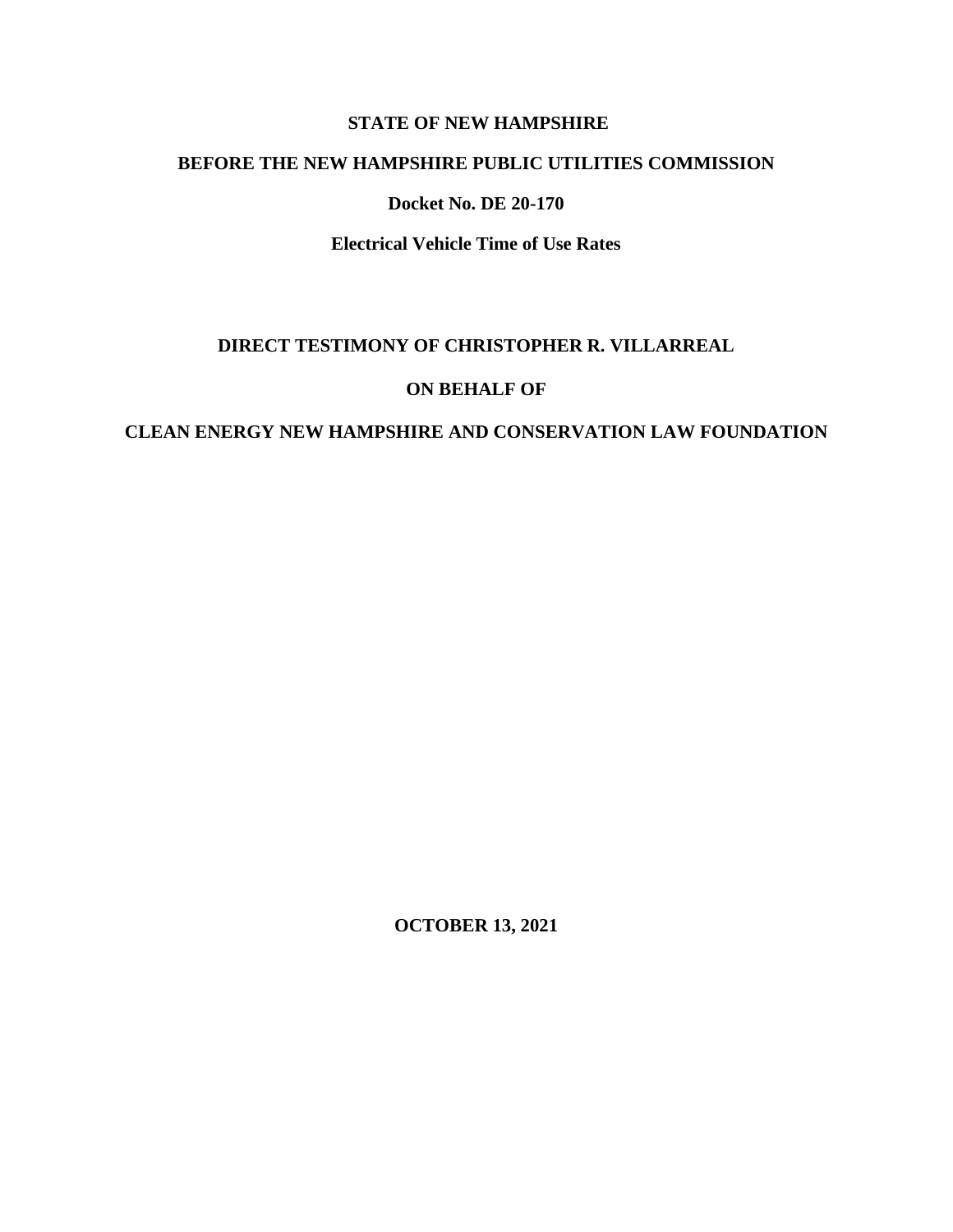# **TABLE OF CONTENTS**

| V. PERSPECTIVE ON EVERSOURCE'S TIME OF USE PROPOSAL  23 |  |
|---------------------------------------------------------|--|
|                                                         |  |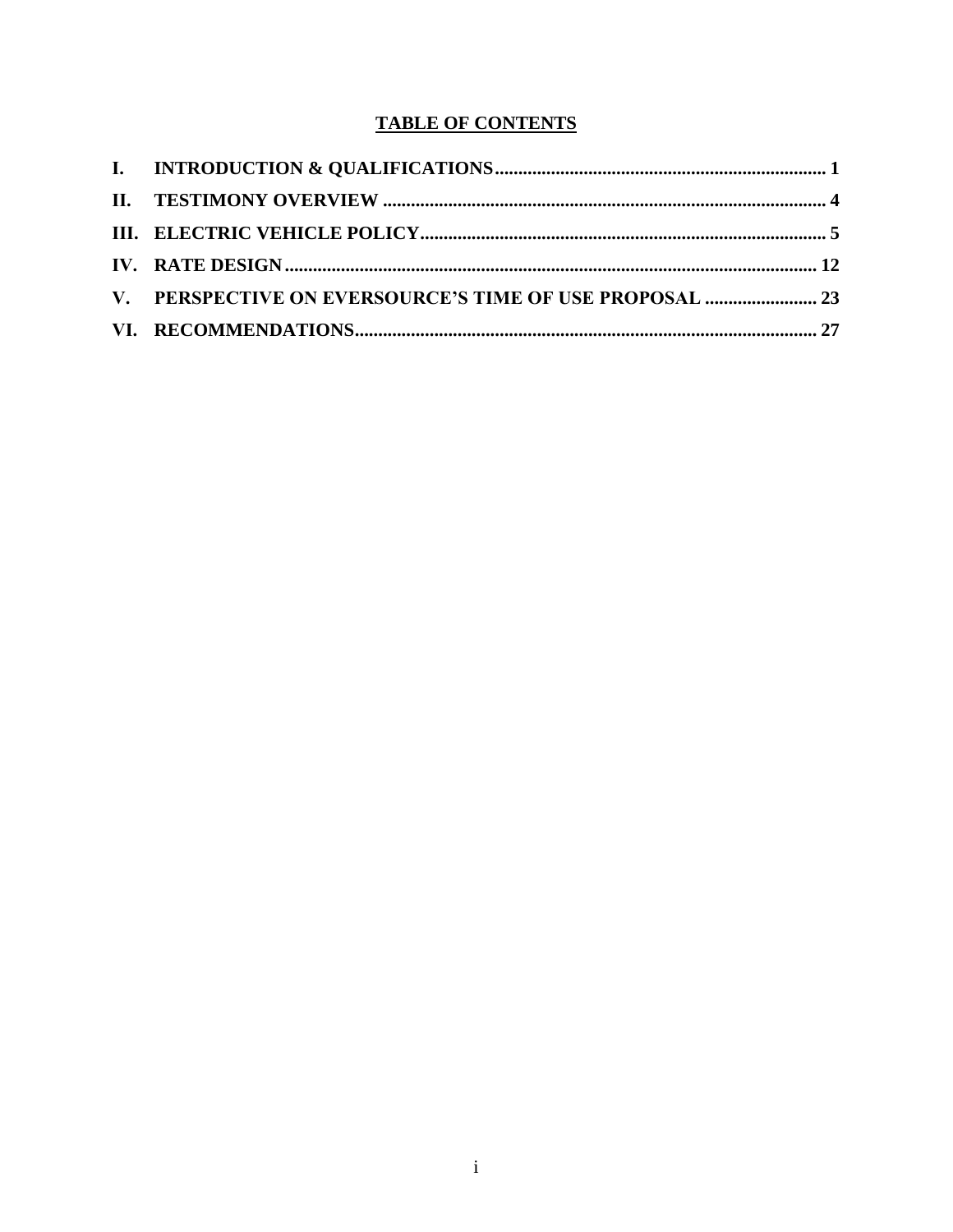# **I. INTRODUCTION & QUALIFICATIONS**

| $\overline{2}$ | Q. | Please state for the record your name, position, and business address.                       |
|----------------|----|----------------------------------------------------------------------------------------------|
| 3              | A. | My name is Christopher Villarreal. I am the President of Plugged In Strategies, located at   |
| $\overline{4}$ |    | 9492 Olympia Drive, Eden Prairie, Minnesota, 55347.                                          |
| 5              | Q. | On whose behalf is this testimony being offered?                                             |
| 6              | A. | I am testifying on behalf of Clean Energy New Hampshire (CENH) and the Conservation          |
| $\tau$         |    | Law Foundation (CLF).                                                                        |
| 8              | Q. | Please summarize your experience in the field of utility regulation.                         |
| 9              | A. | I have over 20 years of experience working for and before state regulatory bodies, including |
| 10             |    | nine years as Senior Regulatory Analyst at the California Public Utilities Commission and    |
| 11             |    | two years as Director of Policy at the Minnesota Public Utilities Commission. I started      |
| 12             |    | Plugged In Strategies in 2017 and since then I have advised state commissions around the     |
| 13             |    | country on issues related to rate design, grid modernization, advanced metering              |
| 14             |    | infrastructure, interoperability, electric vehicles, distribution system planning, and data  |
| 15             |    | access and privacy.                                                                          |
| 16             | Q. | Can you describe your experience with the issues raised in this proceeding?                  |
| 17             | A. | On rate design issues, I worked on a number of rate design policy decisions and              |
| 18             |    | proceedings while staff at the California Public Utilities Commission, including assisting   |

the Assigned Commissioner's dynamic pricing guidance issued in Decision 08-07-045<sup>1</sup>

 *Application of Pacific Gas and Electric Company To Revise Its Electric Marginal Costs, Revenue Allocation, and Rate Design*, Decision 08-07-045, California Public Utilities Commission (July 31, 2008), [https://docs.cpuc.ca.gov/PublishedDocs/WORD\\_PDF/FINAL\\_DECISION/85984.PDF.](https://docs.cpuc.ca.gov/PublishedDocs/WORD_PDF/FINAL_DECISION/85984.PDF)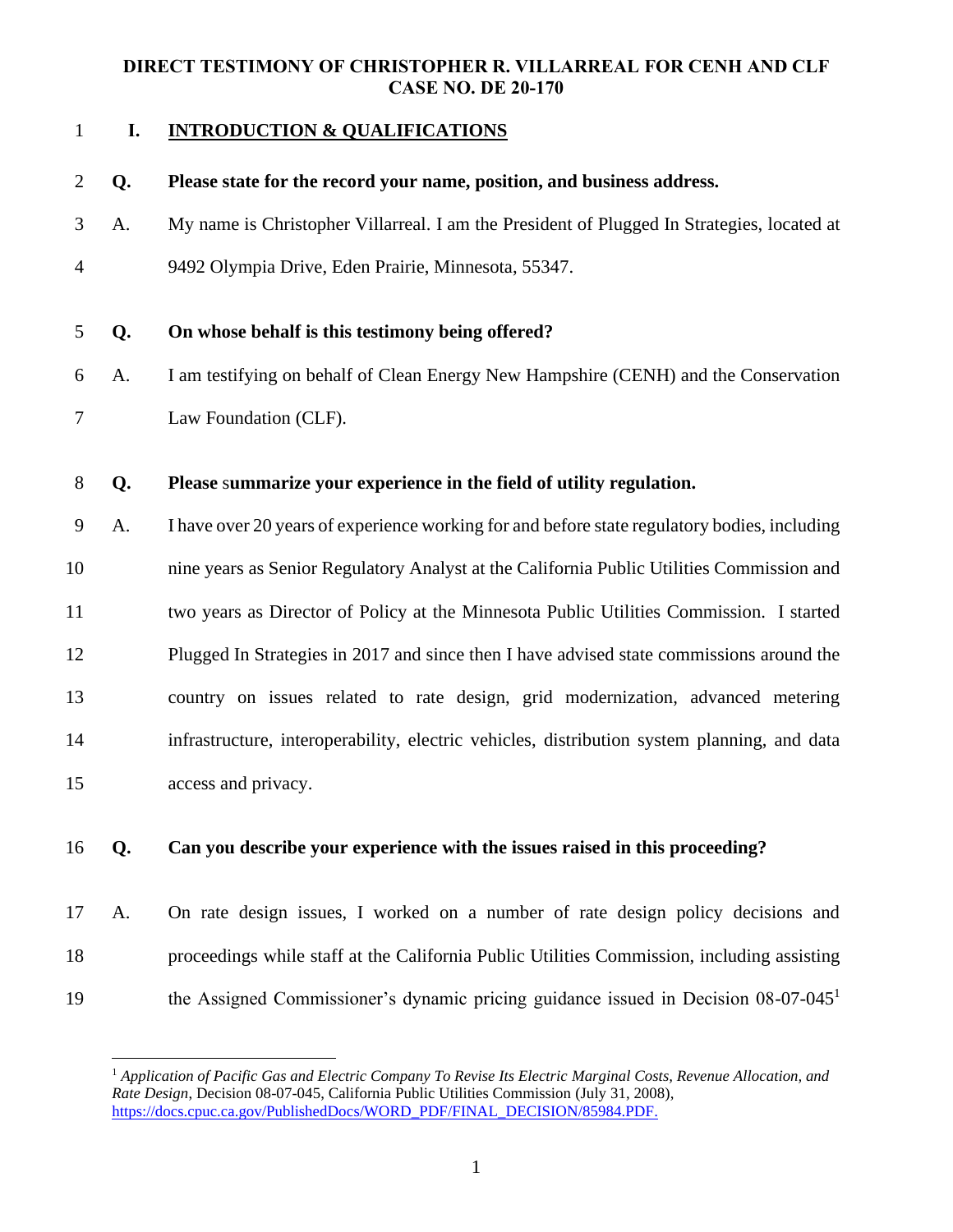| $\mathbf{1}$   | and development of the Order Instituting Rulemaking that led to a review of existing rate               |
|----------------|---------------------------------------------------------------------------------------------------------|
| $\overline{2}$ | design in California. <sup>2</sup> As Director of Policy for the Minnesota Public Utilities Commission, |
| 3              | I participated in the development of the Minnesota Commission's review of its rate design               |
| $\overline{4}$ | policies. <sup>3</sup>                                                                                  |
|                |                                                                                                         |
| 5              | Additionally, from 2016-2017, I was staff chair of the National Association of Regulatory               |
| 6              | Utility Commissioners (NARUC) Staff Subcommittee on Rate Design, and lead the effort                    |
| 7              | to publish the NARUC manual on Distributed Energy Resources (DER) Rate Design and                       |
| 8              | Compensation. This document was one of the first comprehensive looks at the impacts                     |
| 9              | rate design has on DER, which includes EVs.                                                             |
|                |                                                                                                         |
| 10             | Recently, I facilitated an effort for the Connecticut Public Utilities Regulatory Authority,            |
| 11             | with funding from NARUC, to look at the interoperability considerations for EV                          |
| 12             | deployment in Connecticut, including the interaction between EVs, electric vehicle supply               |
| 13             | equipment (EVSE), and the utilities.                                                                    |
| 14             | My work experience is summarized in my resume, provided as Exhibit CRV-1.                               |

[https://docs.cpuc.ca.gov/PublishedDocs/WORD\\_PDF/FINAL\\_DECISION/169782.PDF.](https://docs.cpuc.ca.gov/PublishedDocs/WORD_PDF/FINAL_DECISION/169782.PDF)

*<sup>2</sup> Order Instituting Rulemaking on the Commission's Own Motion to Conduct a Comprehensive Examination of Investor Owned Electric Utilities' Residential Rate Structures, the Transition to Time Varying and Dynamic Rates, and Other Statutory Obligations*, Order Instituting Rulemaking, California Public Utilities Commission, Docket No. R.12-06-013 (June 28, 2012),

<sup>3</sup> *See*, *In the Matter of an Alternative Rate Design Stakeholder Process for Xcel Energy*, Notice Seeking Comment on Procedural Schedule, Minnesota Public Utilities Commission, Docket No. E002/M-15-662 (February 16, 2016), [https://www.edockets.state.mn.us/EFiling/edockets/searchDocuments.do?method=showPoup&documentId={AAB1](https://www.edockets.state.mn.us/EFiling/edockets/searchDocuments.do?method=showPoup&documentId=%7bAAB14AE3-EEDF-4188-8AE3-BD5BDA9EE5BA%7d&documentTitle=20162-118338-01) [4AE3-EEDF-4188-8AE3-BD5BDA9EE5BA}&documentTitle=20162-118338-01.](https://www.edockets.state.mn.us/EFiling/edockets/searchDocuments.do?method=showPoup&documentId=%7bAAB14AE3-EEDF-4188-8AE3-BD5BDA9EE5BA%7d&documentTitle=20162-118338-01)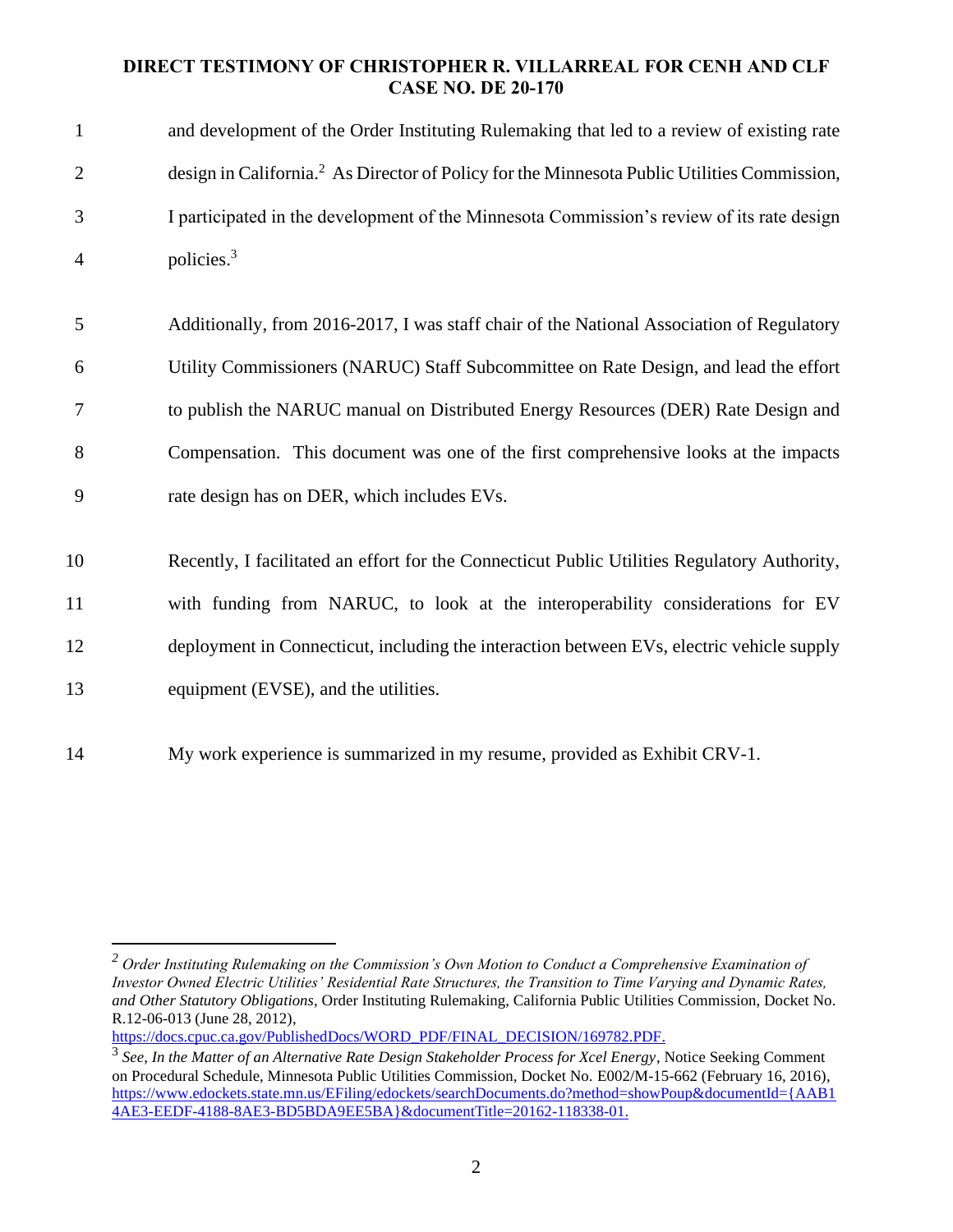| $\mathbf{1}$   | Q.        | Have you testified before the New Hampshire Public Utilities Commission                    |
|----------------|-----------|--------------------------------------------------------------------------------------------|
| $\overline{2}$ |           | (Commission) or participated as an expert in any other proceeding before this              |
| 3              |           | <b>Commission?</b>                                                                         |
| 4              | A.        | I have not testified before the Commission, but I did participate in several workshops     |
| 5              |           | before the Commission in Docket No. IR 15-296, Investigation into Grid Modernization.      |
| 6              | Q.        | Have you testified before any other commission?                                            |
| 7              | A.        | Yes, I have previously testified before the Michigan Public Service Commission and the     |
| 8              |           | South Carolina Public Service Commission. In general, I testified regarding utility        |
| 9              |           | distribution system planning efforts and the role of DER, including EVs, on those planning |
| 10             |           | efforts.                                                                                   |
| 11             | Q.        | What is the purpose of your testimony?                                                     |
| 12             | <b>A.</b> | I am testifying on behalf of CENH/CLF regarding the electric vehicle (EV) rate design      |
| 13             |           | proposals of Liberty Utilities, Unitil, and Eversource in DE 21-170.                       |
| 14             | Q.        | What is being considered in this docket?                                                   |
| 15             | A.        | In its Order of Notice establishing this docket, the Commission stated that these          |
| 16             |           | proceedings raise issues "related to whether the EV TOU rate proposals to be developed     |
| 17             |           | and filed are consistent with the rate design standards delineated in Order No. 26,394;    |
| 18             |           | whether those EV TOU rate design proposals are likely to result in just and reasonable     |
| 19             |           | electric rates, as required by RSA 374:2 and RSA 378:5 and :7; and whether the EV TOU      |
| 20             |           | rate design proposals are consistent with the New Hampshire Energy Policy defined in       |
| 21             |           | RSA 378:37."                                                                               |

**Q. Are you sponsoring any exhibits?**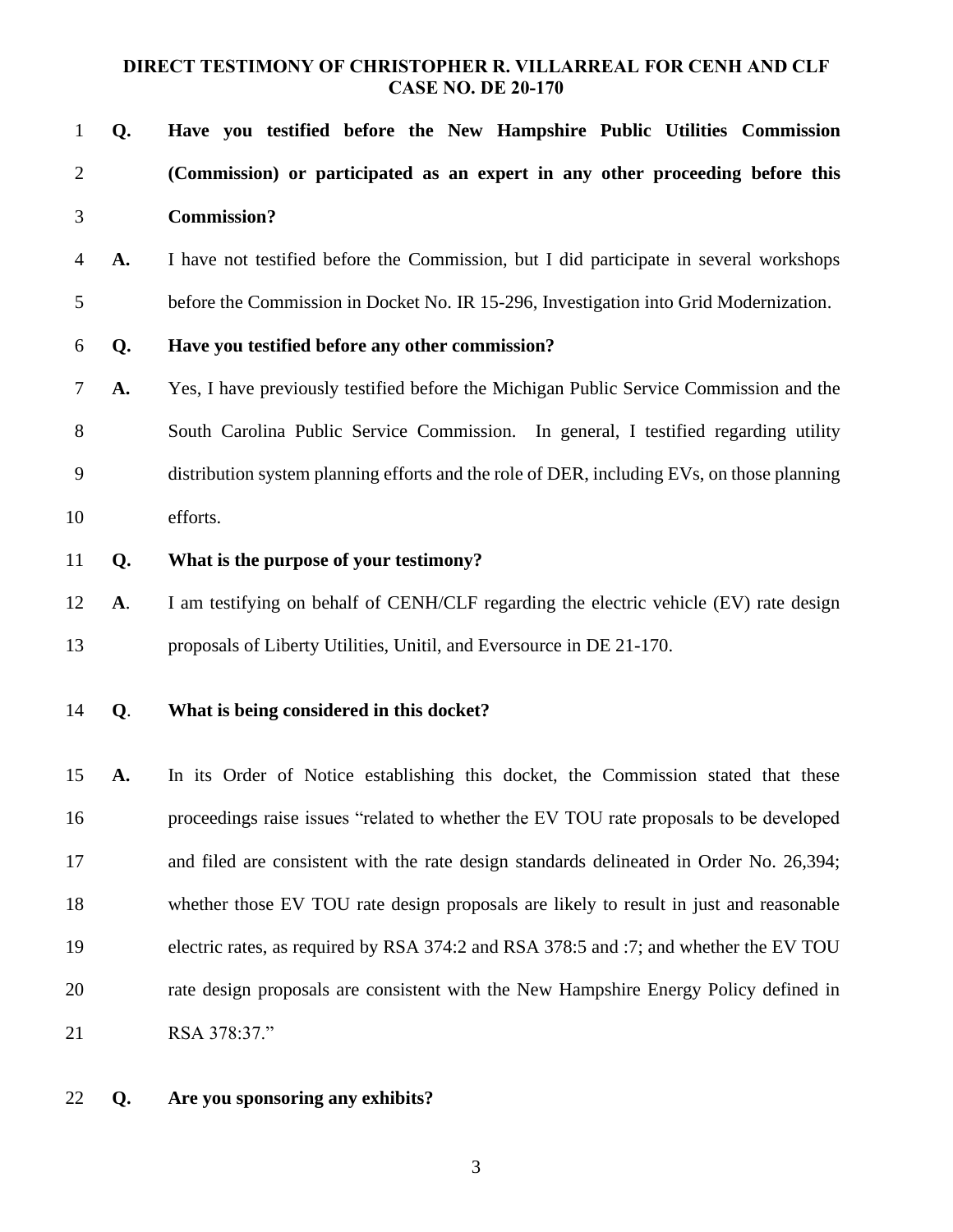A. Yes, I am sponsoring the following exhibit:

Exhibit CRV-1: Resume of Christopher R. Villarreal

#### **II. TESTIMONY OVERVIEW**

**Q. What is the purpose of your testimony?**

 **A**. My testimony discusses key components of rate design and rate design principles, impacts of rate design on adoption of EVs, and addresses the rate design proposals of Liberty, Unitil, and Eversource as submitted in docket number DE 20-170. In particular, my testimony responds to Liberty and Unitil's EV rate design proposals for EV charging, and responds to Eversource's proposed time-of-use rate and managed charging proposal. I recommend the following:

- 11 1. The Commission reject Liberty's demand charge proposal and implement a 10-year demand charge holiday for EV rate designs or until DC Fast Charger (DCFC) 13 utilization factors reach 30%;
- 2. The Commission reject Unitil's demand charge proposal and implement a 10-year demand charge holiday for EV rate designs or until DCFC utilization factors reach 30%;
- 3. The Commission accept Unitil's time of use rate design proposal, except for DCFC;
- 4. The Commission reject Eversource's managed charging proposal;
- 5. The Commission adopt Eversource's time-of-use proposal, with revisions as provided herein;
- 6. The Commission should require the utilities to collect information regarding EV adoption and usage rates to help inform the pace of evolution for rate design for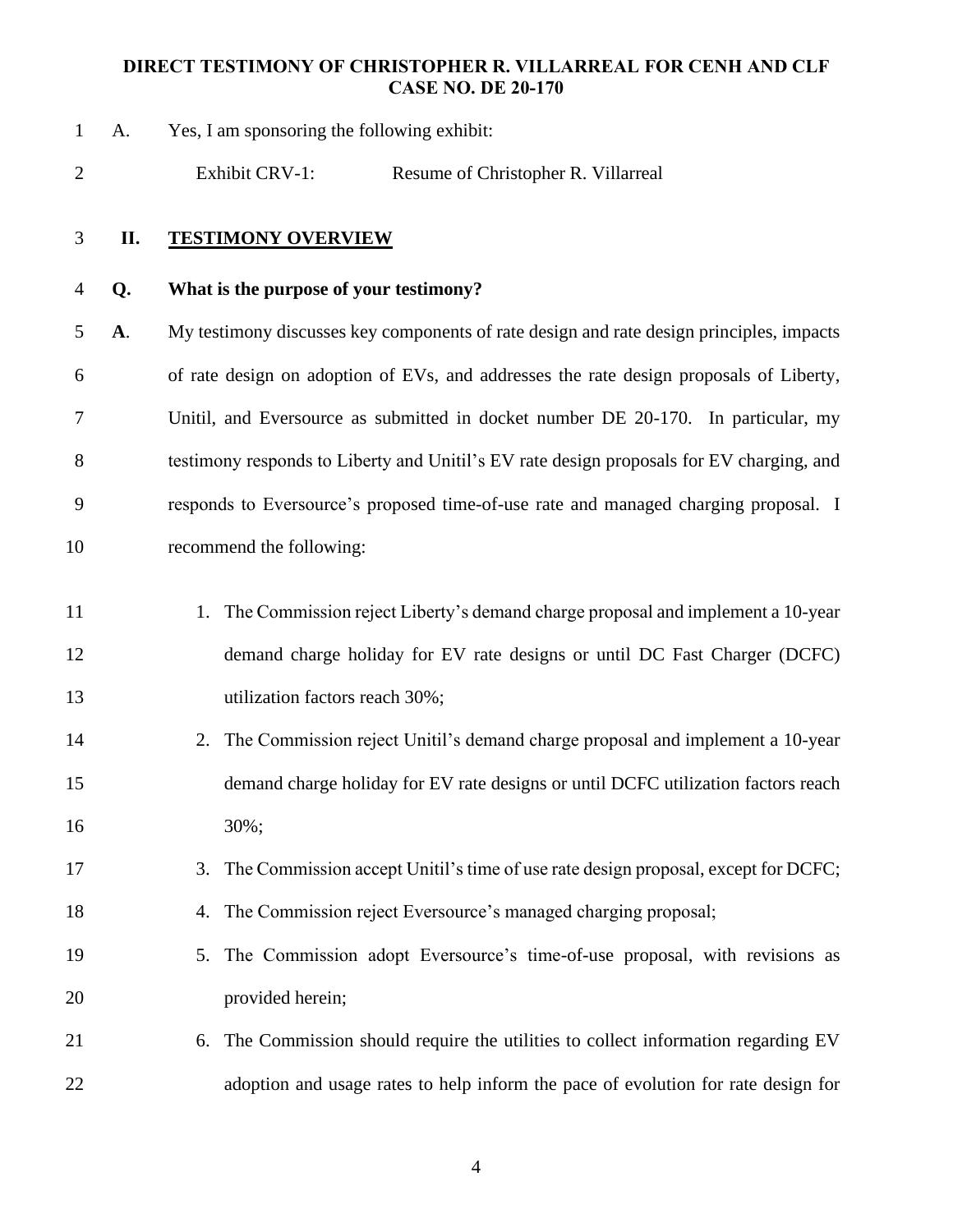| $\mathbf{1}$   |    | EVs until such time as utilization rates for DCFCs reach a level at which demand            |
|----------------|----|---------------------------------------------------------------------------------------------|
| $\overline{2}$ |    | charges can be recovered across more usage;                                                 |
| 3              |    | 7. The Commission should require the utilities to make available public hosting             |
| $\overline{4}$ |    | capacity maps to help identify optimal locations for the citing of EV charging              |
| 5              |    | infrastructure, including DCFCs; and,                                                       |
| 6              |    | 8. At a minimum, the Commission should consider developing state-wide EV rate               |
| 7              |    | design policy and implementations, including prohibiting demand charges for EV              |
| 8              |    | charging, regardless of charging level, for a period of at least 10 years to minimize       |
| 9              |    | the potential for rate shock at site host locations, and to provide certainty to the        |
| 10             |    | emerging EV marketplace in New Hampshire.                                                   |
| 11             | Ш. | <b>ELECTRIC VEHICLE POLICY</b>                                                              |
| 12             | Q. | How should the Commission address EV policy?                                                |
| 13             | A. | A good first step in this effort is to focus on the rate design, as the Commission has done |
| 14             |    | in this proceeding. However, with the current levels of EV adoption across New              |
| 15             |    | Hampshire, the Commission should consider taking additional actions that will do much to    |
| 16             |    | support the growth of EVs in New Hampshire. For example, at this early stage of adoption,   |
| 17             |    | making a statement that adoption of EVs is a priority of the Commission would show that     |
| 18             |    | the Commission is ready and willing to take necessary steps to support the EV market in     |

- New Hampshire.
- **Q. What are some benefits of making EV adoption a policy priority?**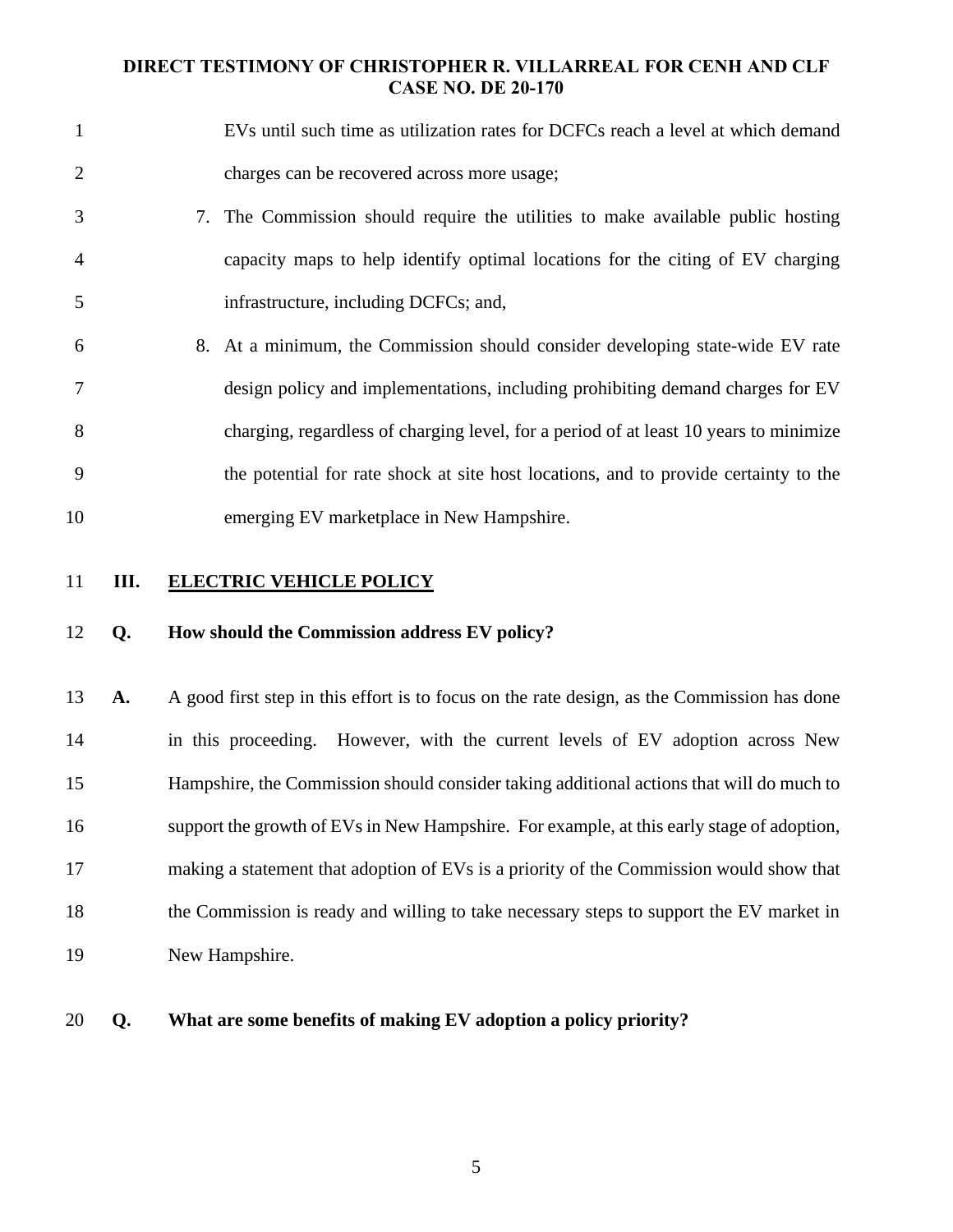**A.** By making EV adoption a priority, the Commission can ensure that EV adoption and growth is considered across Commission actions. Additionally, making such a statement would allow further discussion and action on identifying opportunities to leverage EVs on the electric system and creating a more efficient distribution system. With appropriate price signals, fleets could be charged during off-peak hours and not negatively impact afternoon peak hours; this type of managed charging would reduce operational costs while also increasing utility sales. Enhancing the efficiency of the distribution system means not only shifting charging times to off-peak periods, but also, during times of low wholesale prices, EV charging infrastructure could be used to charge during times of excess electricity.

 Finally, adoption of EVs provides a benefit to New Hampshire's customers and residents by electrifying transportation, be it single-vehicle EVs, a town's transit system, or electric school buses. The costs of operating EVs are lower than internal combustion engines, and EVs do not emit emissions, creating cleaner air for all who live and visit New Hampshire.

#### **Q. What is the status of electric vehicle adoption in New Hampshire?**

 A. At this time, low. Each of the three utilities has submitted estimates of EV adoption across their service territories, but they are estimates. For example, Unitil's EV forecasts are based on model developed by the Edison Electric Institute, then scaled to their New 19 Hampshire territory.<sup>4</sup> In response to Department of Energy Data Request DOE 2-1 and 2-2, in response to a question about estimating kW and kWh for 2021-2031, Liberty stated

Unitil CVS-3.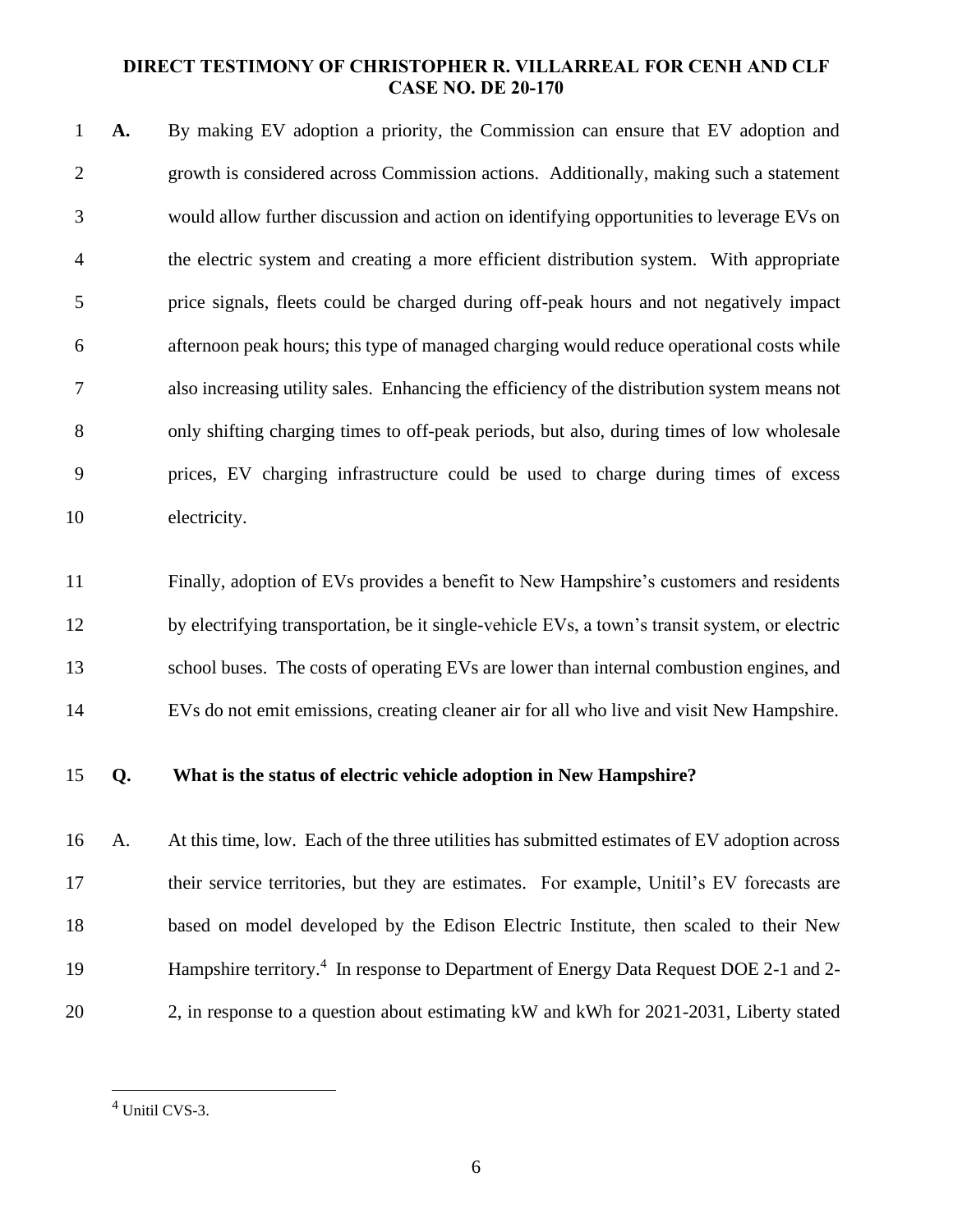"The Company does not have an estimate of kW or kWh for EV charging in its territory." 5 In response to discovery from CENH/CLF, Liberty cited to its 2021 Least-Cost Integrated Resource Plan for its EV forecast, but there Liberty has merged both solar PV peak 4 contributions with EV peak charging.<sup>6</sup> Eversource states they do a yearly evaluation that 5 looks at a number of factors, such as impacts of local, state, and federal policies.<sup>7</sup>

 Nevertheless, even though expanded EV production targets have been announced by the major EV producers and EVs will make up an increasing amount of the transportation sector in New Hampshire in the coming decade, all three utilities estimate a rather low projection of EV deployment in New Hampshire, which provides the Commission with a significant opportunity to enact policies that support EV adoption at this early stage and 11 that will help grow the EV market in New Hampshire. Ensuring that there are no unnecessary barriers to EV adoption at this stage will help the EV market mature, support EV adoption, and allow New Hampshire residents to benefit from the savings and environmental benefits that electrification of transportation promises. Providing policy support to help this transition, such as avoiding demand charges, can go a long way to make EV adoption a priority for the state.

## **Q. Can you explain the benefit of acting while adoption rates are low?**

 A. Yes. Even with their estimates, each of the utilities have proposed rates that will have minimal impact on their revenue requirement or rely on substantial cross-class subsidies.

Liberty Response to DOE 2-1.

Liberty Response to CLF & CENH 2-13.

<sup>&</sup>lt;sup>7</sup> Eversource Response to CLF & CENH 2-003, Attachment 1.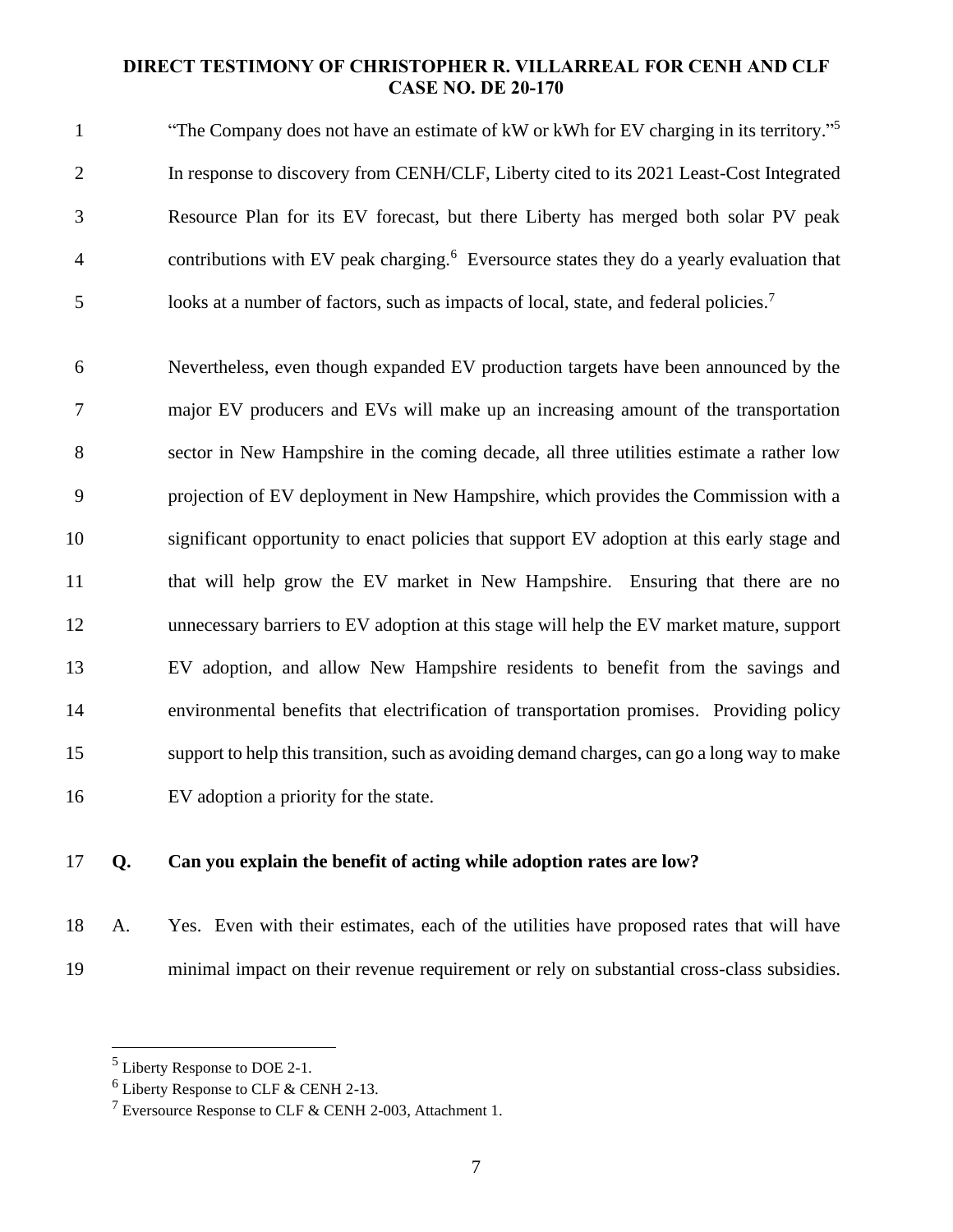Simply put, at low adoption levels, the costs to customers are relatively low. As such, any potential subsidization from other customer classes is likely to be minimal; even then, with EV adoption a priority for the state, and the Commission, it would be reasonable to allow for customers to bear some of the uncollected costs from these rates to support such a policy priority as supporting EV development in New Hampshire. Not collecting demand charges should not have a substantial impact either to the site host or to customers since the low utilization rates of EV charging infrastructure means substantial costs are not being incurred. Furthermore, for Liberty and Unitil, these rates are optional—customers can choose to remain on their otherwise applicable general service tariff. For Eversource, the proposal in this docket is only for its residential class, whose customers can also choose to stay on their otherwise applicable tariff and roll in any consumption due to charging at their home to that rate.

#### **Q. What types of actions should the Commission consider to support EV adoption?**

 A. First, it is important that the Commission use this time to support EV adoption across the state. This would include development of time of use rates, identification of locations for the siting of DCFCs that will not have significant impacts on the electric system, and ensuring that distribution utilities do not leverage their own market power to interfere with a competitive marketplace. For example, encouraging the utilities to develop and make public EV hosting capacity maps would go a long way to minimizing customer and system costs while maximizing efficiency and leveraging available locations to locate DCFCs.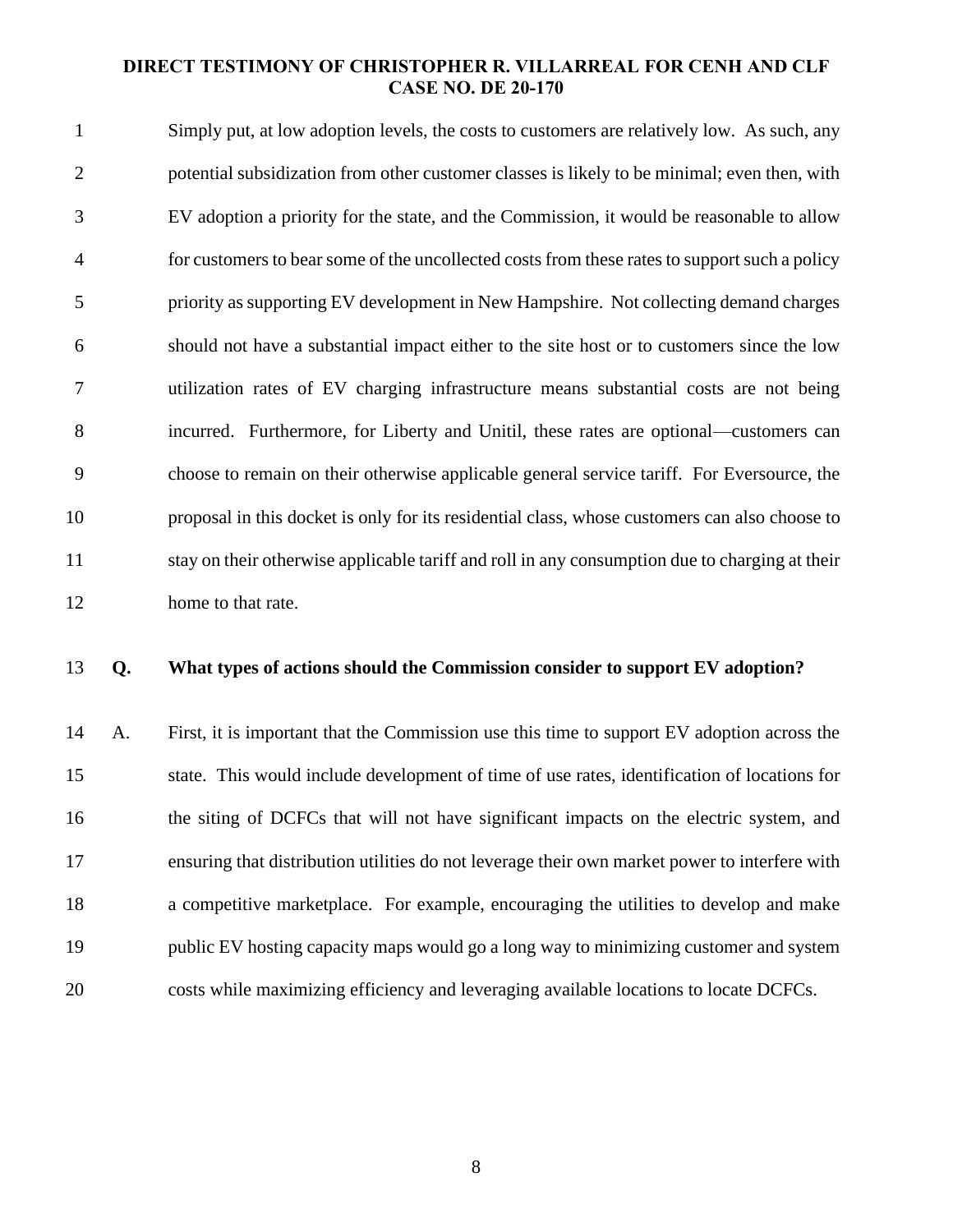| $\mathbf{1}$   |    | Second, by proactively stating that EV adoption is a priority for the Commission, it can      |
|----------------|----|-----------------------------------------------------------------------------------------------|
| $\overline{2}$ |    | recognize that EV adoption and deployment is at a nascent stage, so its policies and          |
| 3              |    | principles can reflect that determination.                                                    |
| $\overline{4}$ |    | Lastly, the Commission can adopt forecasting and reporting metrics regarding EV adoption      |
| 5              |    | so that the utilities, the Commission, and the public can project an adoption rate over time. |
| 6              |    | This forecast is important as it can be used by utilities and the Commission to identify when |
| 7              |    | certain policies can sunset and new policies adopted.                                         |
| 8              | Q. | Can you describe the different types of EV use cases?                                         |
| 9              | А. | Yes. I identify six basic use cases for EV adoption.                                          |
| 10             |    | Residential Level 1, 110 volt charging<br>ш                                                   |
| 11             |    | Residential Level 2, 220 volt charging<br>п                                                   |
| 12             |    | Commercial/Public Level 2, 220 volt charging<br>п                                             |
| 13             |    | Commercial/Public Level 3, DCFC<br>ш                                                          |
| 14             |    | Commercial Fleet, Level 2, 220 volt charging, and                                             |
| 15             |    | Transit, DCFC                                                                                 |
| 16             |    | Each of these use cases comes with different technology options, rate design options,         |
| 17             |    | impact on utility systems, and pace of adoption. As such, questions remain regarding          |
| 18             |    | which rate to apply to which use case. Different rate designs can also apply to these         |
| 19             |    | different use cases. For example, for residential customers, a utility could offer a whole    |
| 20             |    | home rate, where the energy used to charge an EV is rolled into the total consumption of      |

the premise, or an EV-only tariff, where the energy used to charge the EV is measured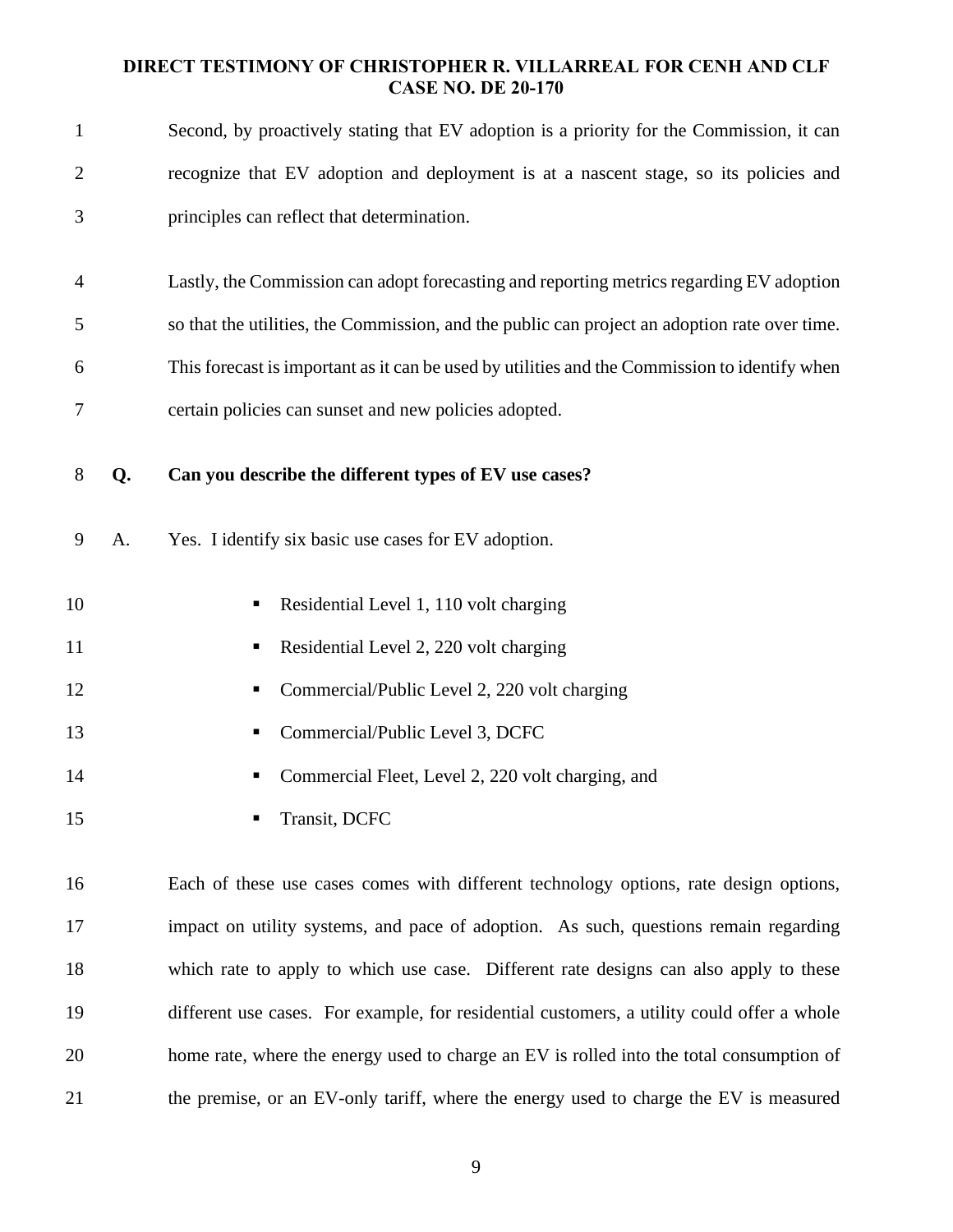separately from the home and billed at a different rate. However, the impacts of each use case can be very different.

#### **Q. Please explain.**

 A. A cluster of residential Level 2 charging will have a different impact on utility operations and cost recovery than public DCFC, which will have a different impact from transit and fleet charging use cases. Residential customers are served by one size of transformer, typically, so changing the size of the residential transformer may be needed to address increased demand from EV charging. Of course, a residential transformer may also need to be upgraded in response to any number of new residential investments like installing a hot tub or a pool, adding a new refrigerator and freezer, or building an addition. None of those investments require the homeowner to notify the utility, and any costs incurred by 12 the utility in response to those types of customer actions are recovered through rate base.

 On the other hand, DCFC, which could draw up to 1 MW of demand per DCFC in the future, can only be located in certain areas across the distribution and transmission system and where there is available capacity to add such demand. Being able to identify those locations will help customers and developers install DCFC in locations that will not exacerbate potential constraints or overwhelm the location, and will minimize project development costs for charger installers and site hosts. In this case, having access to a utility's hosting capacity map would be useful to identify those locations with available capacity to cite a DCFC. Both Eversource and Unitil currently provide hosting capacity information for its Massachusetts service territories; while hosting capacity does not guarantee interconnection, identifying areas of available capacity that can be provided by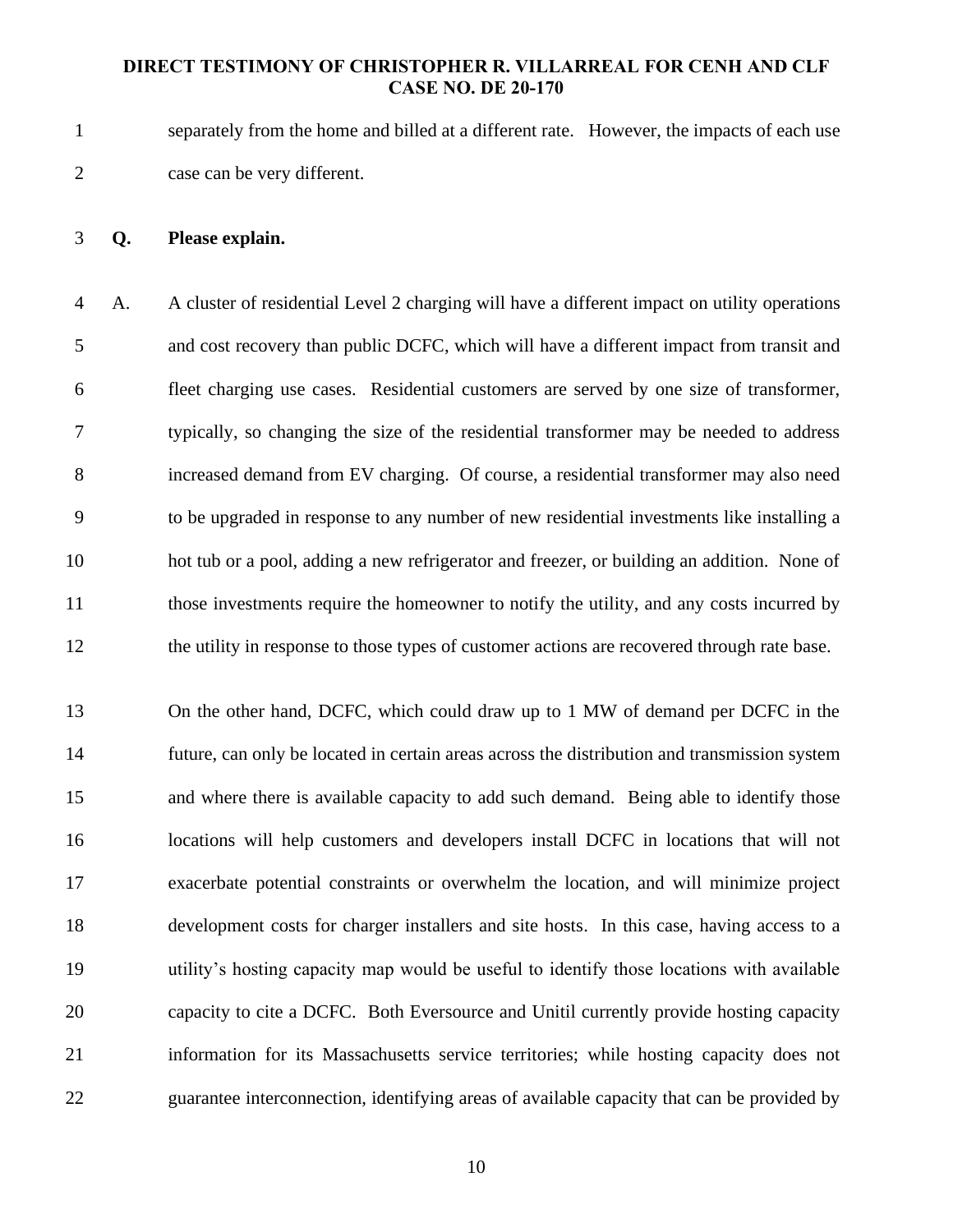a hosting capacity map, that is updated regularly, can guide deployment of EV infrastructure, notably DCFC, to areas that will not negatively impact utility reliability or service, which will be a benefit to customers and the utility.

 In addition to the impacts that this equipment can have on a system, these policies will also have an effect on adoption. If the tariffs include burdensome requirements or otherwise act as a barrier to adoption, then there will be a delay in customers installing charging equipment and purchasing EVs. This may also negatively impact the ability of New Hampshire to attract tourists who may prioritize locations with available charging infrastructure and policies to support development of EV charging infrastructure. This means understanding not only how adoption of EVs will impact the electric system and 11 being able to forecast the adoption rate of EVs, but also how the technology can be used to respond to prices or other programs and services.

#### **Q. How does EV policy impact the Electric Vehicle Supply Equipment (EVSE)?**

 A. The EVSE is likely the main point of engagement between the customer and the grid, so the EVSE will need to be able to communicate information to the customer about the cost to charge, length of time to charge, and, potentially, other signals to better manage the charging of the vehicle. However, for DCFC, it is unlikely that usage will be elastic as the role of the DCFC is different than a Level 2 charger. Notably, the use of a DCFC means that the customer needs a fast charge in order to get home or continue on their trip; in other words, the DCFC most needs to provide customers with a charge in under 20 minutes. A Level 2 charger, on the other hand, will take several hours to completely charge a customer's battery. In this case, demand is more elastic and can be responsive to price or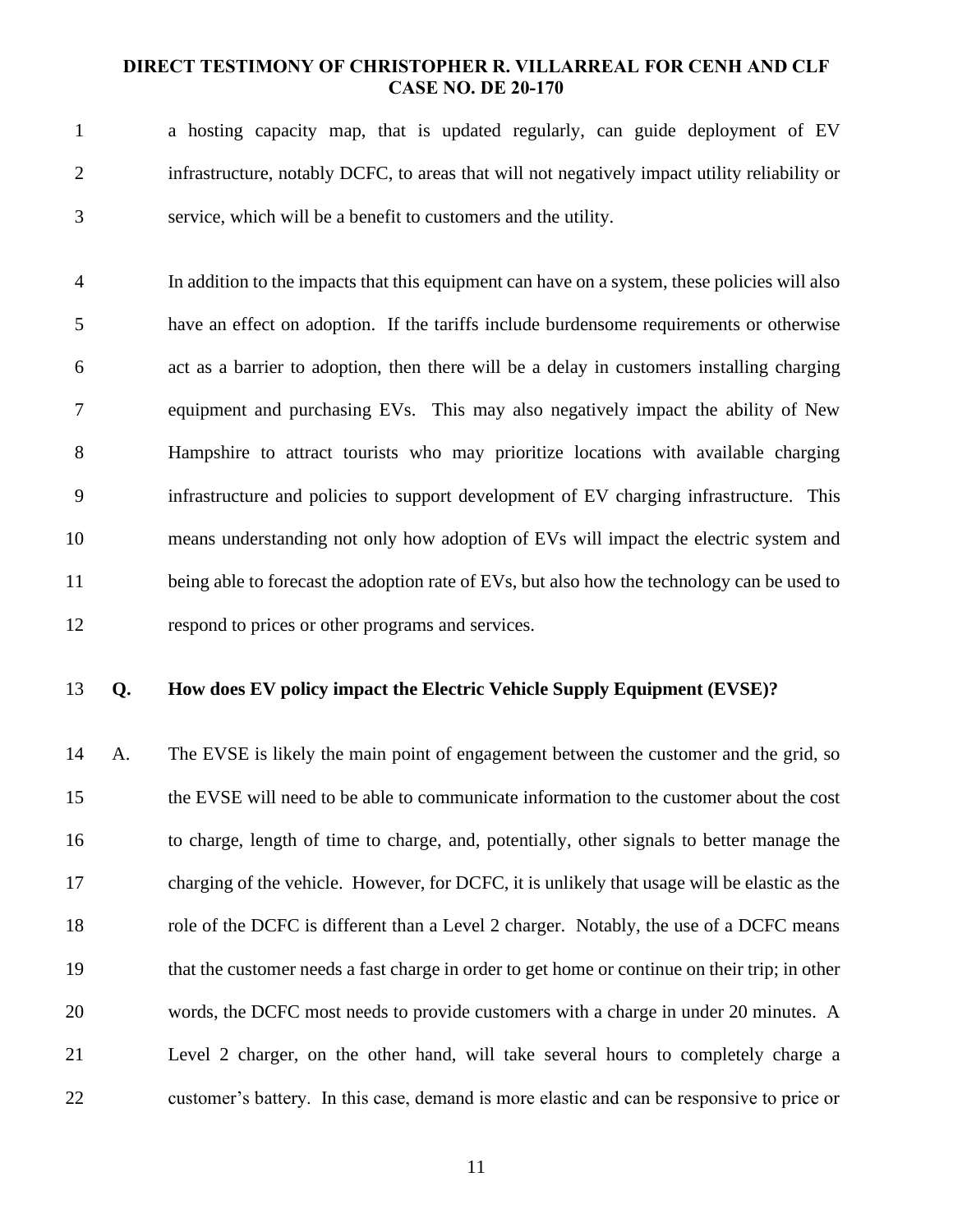grid signal needs or managed by a third party. Level 2 EVSEs for fleets or public or workplace charging where a customer may be connected to the equipment for several hours would likely fit into this category. As such, understanding how rate design impacts adoption and utilization of the type of charger being installed and the application is important. A time of use rate may be the most optimal way for a utility to recover its costs and send a price signal that reflects the marginal cost to serve at that location, while not 7 focusing on the demand, which is ill-suited for low-utilization DCFC at this time.<sup>8</sup> However, due to its demand being inelastic, and with few DCFCs currently in New Hampshire, it may not be appropriate for DCFCs to be on a time of use rate.

#### **IV. RATE DESIGN**

**Q. Please describe the set of principles that cover rate design.**

 A. It is important to ensure that any rate design offerings are done in accordance with a set of goals and principles. Generally speaking, commissions around the country tend to rely 14 upon the rate design principles first detailed by Professor Bonbright in 1961.<sup>9</sup> These principles are fairly broad and require the regulator to make some tradeoffs. For example, one principle addresses rate stability but another addresses cost causation, that is, the person who caused the cost should pay for it. Clearly, the principles may conflict, which is why it is important to balance the principles.

<sup>&</sup>lt;sup>8</sup> "EVGo Fleet and Tariff Analysis: Phase 1 California," Rocky Mountain Institute at 21 (April 2017), *(RMI* Report), [https://rmi.org/wp-content/uploads/2017/04/eLab\\_EVgo\\_Fleet\\_and\\_Tariff\\_Analysis\\_2017.pdf,](https://rmi.org/wp-content/uploads/2017/04/eLab_EVgo_Fleet_and_Tariff_Analysis_2017.pdf)

 James C. Bonbright, "Principles of Public Utility Rates" (New York: Columbia University Press, 1961). *See also*, "Distributed Energy Resources Rate Design and Compensation: A Manual Prepared by the NARUC Staff Subcommittee on Rate Design," NARUC at 20-21 (November 2016), (NARUC Manual), [https://pubs.naruc.org/pub/19FDF48B-AA57-5160-DBA1-BE2E9C2F7EA0.](https://pubs.naruc.org/pub/19FDF48B-AA57-5160-DBA1-BE2E9C2F7EA0)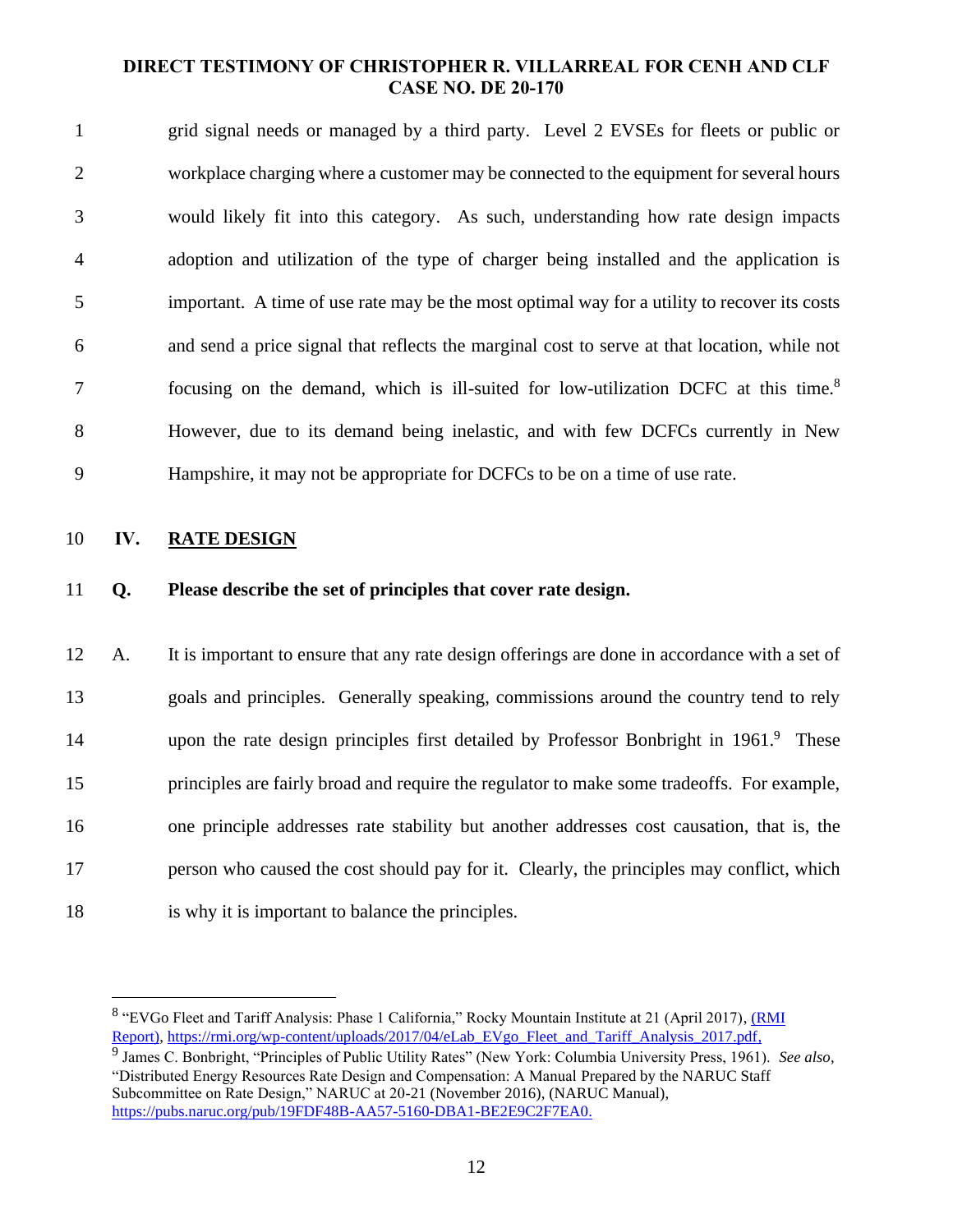While cost causation is an important component of rate design, it is not the only one, and is often balanced against other principles such as fairness and equity. For example, with average cost ratemaking, one customer class, say the residential class, will pay the same for electricity regardless of the actual cost to serve each individual customer. In this case, this leads to intraclass subsidies to ensure certain public goals—affordability and accessibility. For EV rate design, other public purposes are also important, in addition to cost causation.

 Similarly, rigidly applying the cost causation principle to EV rate design may not strike the right balance between conflicting regulatory principles. In order to achieve public policy priority of increased EV adoption, the Commission should consider other rate-making principles, such as "diffusion of benefits." That is to say, increased EV adoption will 12 benefit the community as a whole, and as such at this early phase in the adoption of EVs, charging infrastructure need not be held strictly to cost causation.

 As I discussed above, making EV adoption a policy priority for New Hampshire would mean that the Commission can balance the rate design principles in ways that better align with the societal and policy goals. In essence, with EV adoption as a goal of the state, other rate design principles, like supporting public policy or conservation, may be weighted more favorably than other principles, like cost causation, in order to support the policy goal. So, the Commission can decide that for some period of time, developing rates that will promote EV adoption should be prioritized over other rate design principles. This also applies to goals for revenue neutrality in rates—that is, that rates should recover the costs and not be recovered by other rate classes. Much like how residential rates subsidize those customers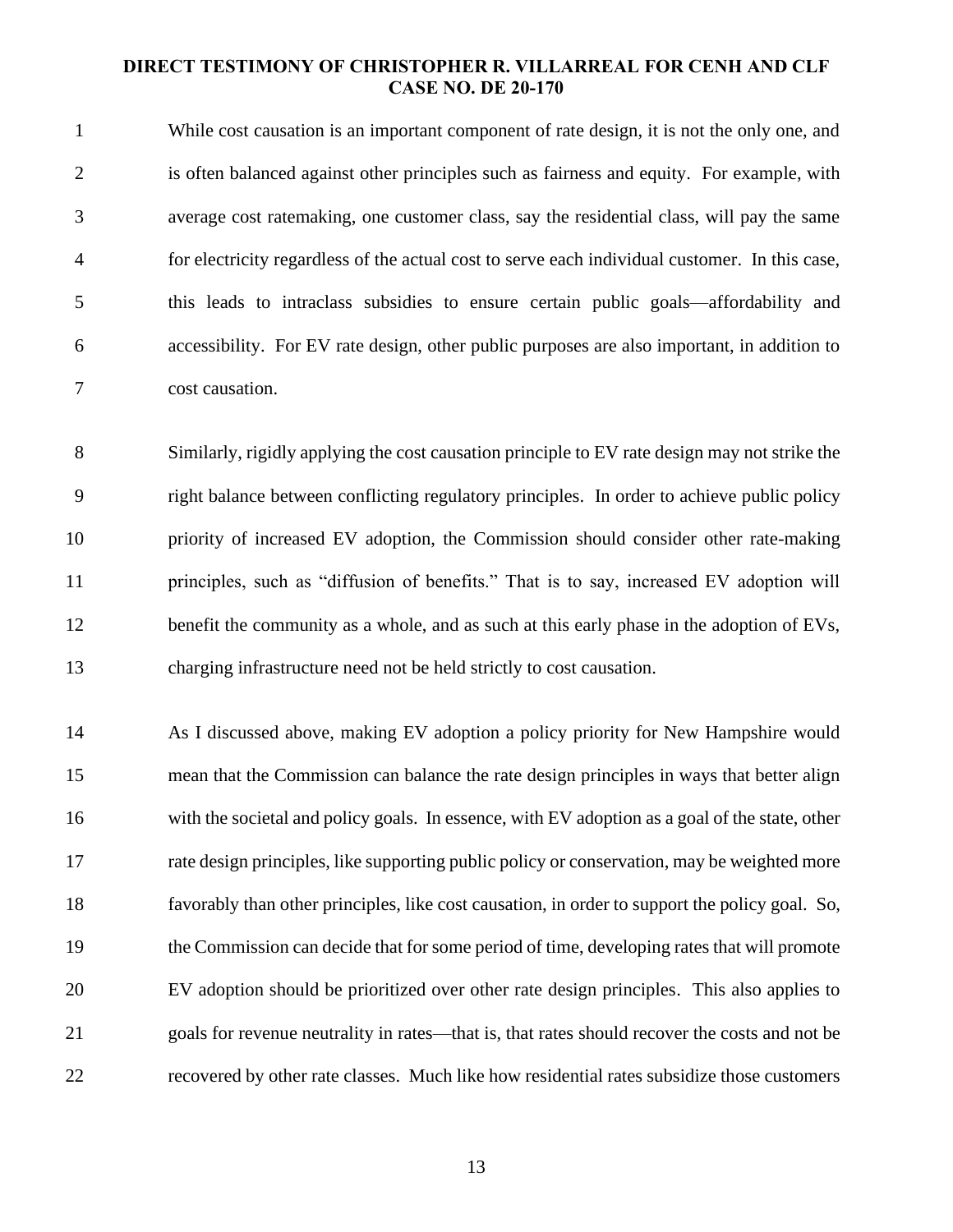with higher costs to serve (*i.e.*, rural customers), and lower cost to service customers (*i.e.*, city customers) pay more than their cost to service; this cross-subsidy is done on purpose 3 in order to promote equity, affordability, and access to electricity.<sup>10</sup>

 Cost causation is an important principle that commissions, including this Commission, point to regarding the development of any particular rate or program. However, it is important to note that while cost causation is an important principle, it is often relegated below other principles as a commission sees fit, such as for residential rates. In the development of appropriate rates, a commission may request or require the utility to submit a class cost of service study, which attempts to identify which customer class is responsible for some percentage of a utility's revenue requirement. The ultimate determination of that responsibility is litigated before state commissions, so any rate that is ultimately adopted by a commission includes a balancing and weighting of principles by the commission itself. This also is apparent when looking at the rates inside each class. For the residential class, all customers inside the class usually pay the same price for electricity, regardless of the actual costs to serve. So, a residential customer who lives in an apartment, or lives in a house in the suburbs, or lives in a rural area will all pay the same price for electricity. In this instance, the regulator has decided that affordability or equity is more important that strictly sticking to cost causation as the main principle. To be sure, some states may have variations to this model; for example, in Xcel Energy's territory in Minnesota, customers 20 who live in areas with undergrounded distribution lines pay a higher customer charge.<sup>11</sup>

NARUC Manual at 107-108.

 $^{11}$  Northern States Power Company, Residential Service, Rate Code A03, Section No. 5, 31<sup>st</sup> Revised Sheet No. 1, [https://www.xcelenergy.com/staticfiles/xe-responsive/Archive/Me\\_Section\\_5.pdf.](https://www.xcelenergy.com/staticfiles/xe-responsive/Archive/Me_Section_5.pdf)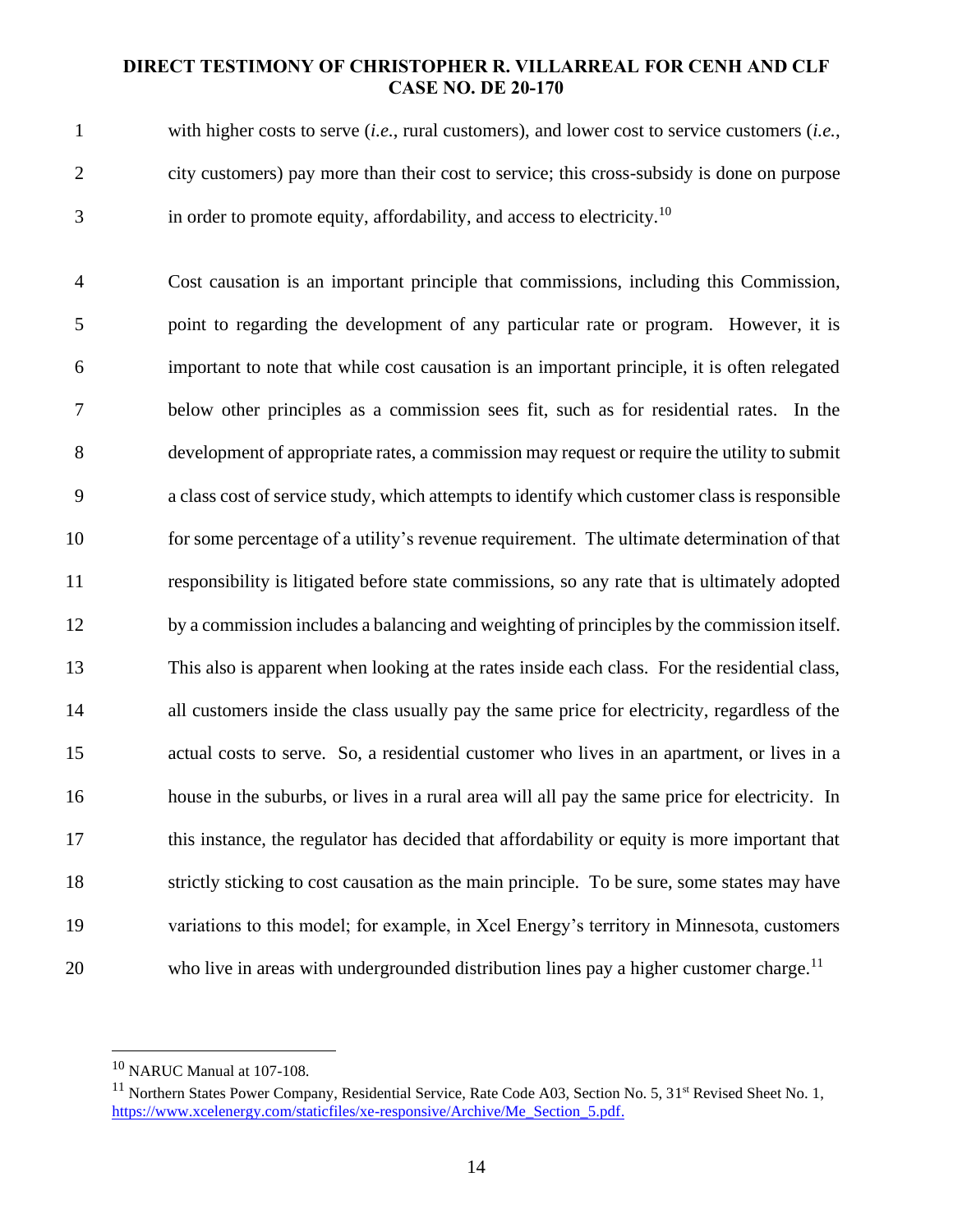#### **Q. Can you describe the role and purpose of time of use rates?**

 A. Time of use rates are a rate that endeavors to provide a price signal that is more aligned with the costs to serve a customer at that time. So, during higher cost hours, such as a hot summer afternoon, the cost of electricity is likely to be higher as demand increases; a time of use rate would have an afternoon price that reflected these higher prices and when prices are low, typically in overnight hours, the price would be low to reflect these costs. Time of use rates can be used to encourage customers to shift consumption to lower cost hours, which would make the system more efficient and increase load factors. The rates and schedules for a time of use tariff are pre-determined and approved by the regulator.<sup>12</sup> 

 Time of use rates are typically implemented by a jurisdiction to provide a price signal to customers to shift consumption away from peak periods and into lower cost periods. It is possible that a time of use rate is all that is needed for integration of EV charging into the utility systems as the site host (or its charging manager or aggregator) can then optimize 14 the operations of the EVSEs with the price signal. A customer could then set its vehicles' telematics system or the EVSE to charge below a certain price or set a time for when the vehicle needs to be at a certain charging level and allow the car or EVSE to manage the charging rate.

#### **Q. Please provide your perspective on Unitil's time of use proposal.**

 A. Unitil's time of use rate is a three-part rate, with off-peak, mid-peak, and on-peak time periods. The on-peak time period is from 3:00 PM to 8:00 PM, Monday through Friday,

<sup>&</sup>lt;sup>12</sup> NARUC Manual at 26.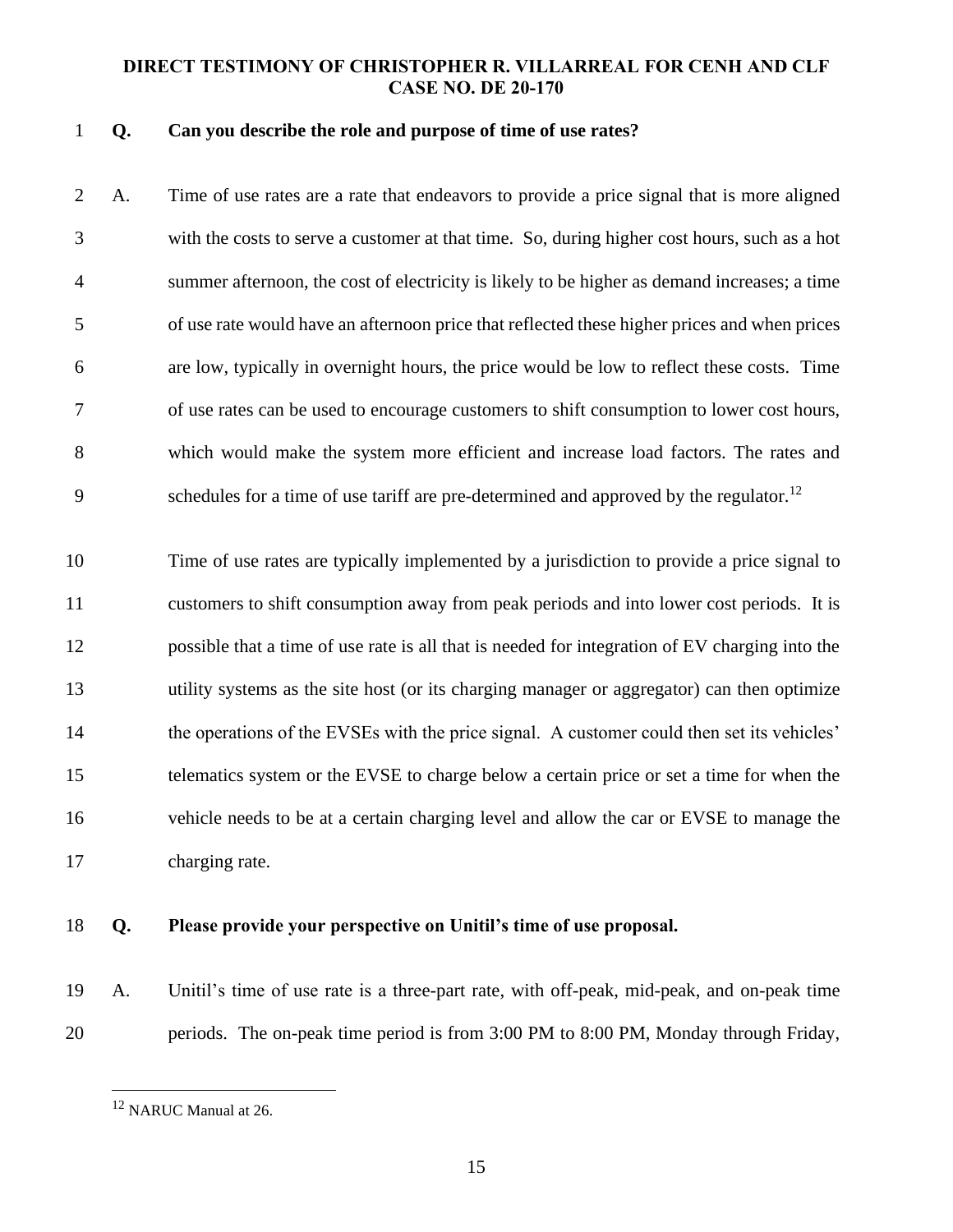except holidays, while the off-peak period is from 8:00 PM through 6:00 AM, Monday 2 through Friday and all-day weekends and holidays. These time periods apply to each of the proposed EV rate design tariffs.

 I think it is still important for the rate design to provide customers with a price signal to encourage charging in lower cost hours, or, if charging occurs during peak hours, that the utility be allowed to recover its marginal costs via the volumetric rate (as opposed to through a demand charge, as discussed later). I do think, on the other hand, the Commission may want to consider how the various use cases I identified above may respond to a time of use rate and it may be appropriate to develop use case specific rate designs with different attributes and prices. For example, for DCFCs, which are less elastic 11 than other use cases, an alternative to a time of use rate may be more appropriate. As a 12 public policy priority, the Commission should consider DCFCs differently than the other use cases that make use of Level 2 charging infrastructure. DCFCs provide an important piece of the EV adoption puzzle and rate designs that make the installation of DCFCs harder will delay adoption of EVs. I recommend that Unitil's rate design not apply to DCFCs until higher utilization rates are realized by these locations, consistent with the discussion on demand charges.

#### **Q. To what extent do demand charges impact rate design principles?**

 A. Demand charges can play a significant role in delaying EV infrastructure roll-out especially at low utilization rates, as New Hampshire is currently experiencing. EV charging can result in substantial demand when the EVSE is in use, which can trigger high demand charges. However, if a public charger is used only occasionally it will not generate enough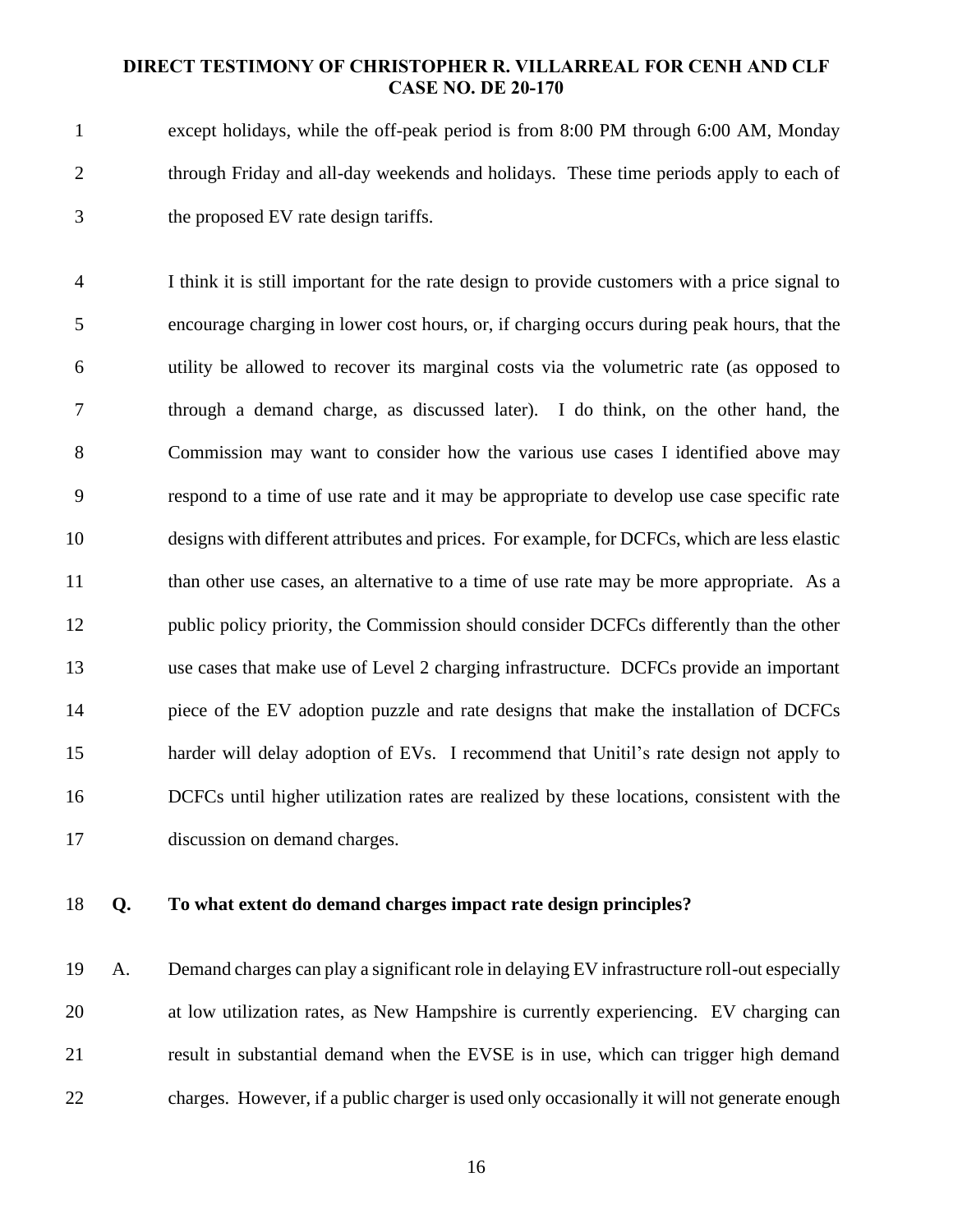volumetric sales to pay for the high demand charge. As such, demand charges can be crippling to the economics of public EV charging.

 Both Unitil and Liberty propose a non-coincident peak demand charge for commercial and industrial customers - in other words, the demand charge is based upon the individual customer's peak regardless of when it occurred, rather than the greatest amount of demand during the system peak - but with slight differences. Liberty's proposal is a fixed non- coincident peak demand charge that applies to the highest kW usage in a given month while Unitil proposes to introduce a non-coincident peak demand charge over four years. Arguably, this is to recover the distribution costs associated with serving that location regardless of when that customer's peak occurs. In an effort to align its rate design with the principle of cost causation, Liberty and Unitil apply a demand charge to its commercial 12 and industrial tariffs; however, demand charges do not promote EV adoption.<sup>13</sup>

From a rate design perspective, demand charges create three main problems:

 1) At low utilization rates, a location charged a demand charge for EV charging, especially for DCFC, may see their bill rise substantially. In an analysis done by RMI for EVGo looking at their locations in California, RMI determined that in some 17 locations site hosts could incur a bill up to \$3,114 a month with 94% of that bill due 18 to demand charges.<sup>14</sup> As further detailed by RMI, under the different proposals by the California utilities, those rate designs that included demand charges would continue to be a significant component of the site hosts' bills. Even at 15%

RMI Report at 20-21.

<sup>&</sup>lt;sup>14</sup> RMI Report at 16-17.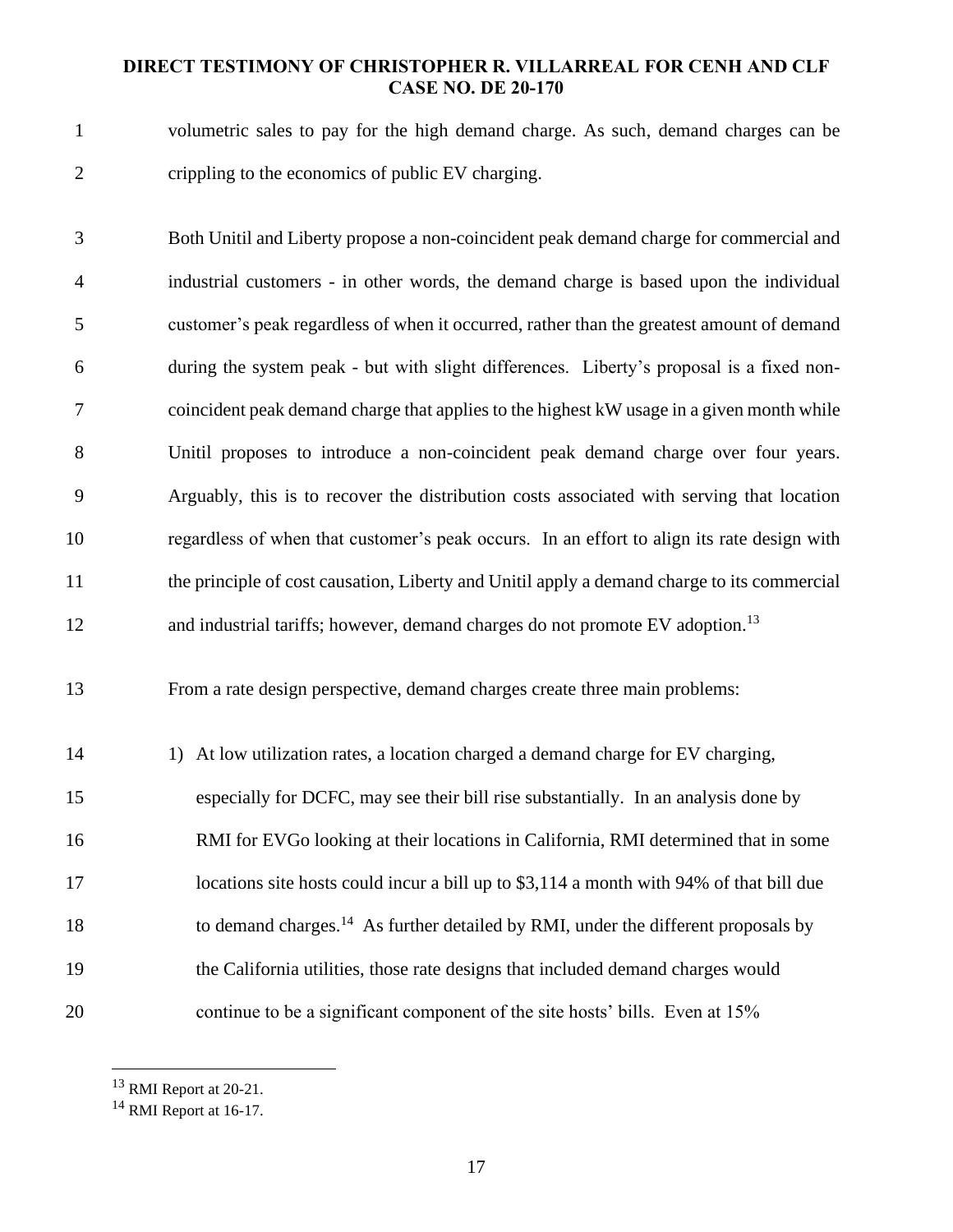- utilization, RMI estimates that locations could see 70% to 88% of their bill be 2 attributable to the demand charge.<sup>15</sup>
- What this research shows is that as utilization rates go up, the impacts of the demand charge are reduced, but that even at 15% utilization, it remains a substantial part of the bill for that location.
- 2) A non-coincident demand charge is not related to system use, so charging a demand charge to a peak that occurs in off-peak hours sends a poor price signal to customers. As the NARUC Manual notes, a non-coincident peak demand charge occurs regardless of when that peak occurs and may act more as a fixed charge than an effort to send a price 10 isignal.<sup>16</sup> In other words, a non-coincident peak demand charge is being used to collect the fixed costs of serving that customer rather than sending a price signal around time of use, which would be more of a reflection of system availability. Since a locations peak could occur during the middle of the night when overall system demand is low, this would be a more optimal time to charge, and a time of use rate would encourage charging during these hours; however, a non-coincident peak demand charge would also penalize these locations from doing what the rate design encouraged them to do.

 3) A utility may note that a non-coincident demand charge is there to recover the utility's fixed costs to serve. This, however, is focused on short-term marginal costs and ignores 19 long-term marginal costs, where more of the utility's costs are variable.<sup>17</sup> Of course, a

*Id.*

NARUC Manual at 108.

<sup>&</sup>lt;sup>17</sup> NARUC Manual at 22.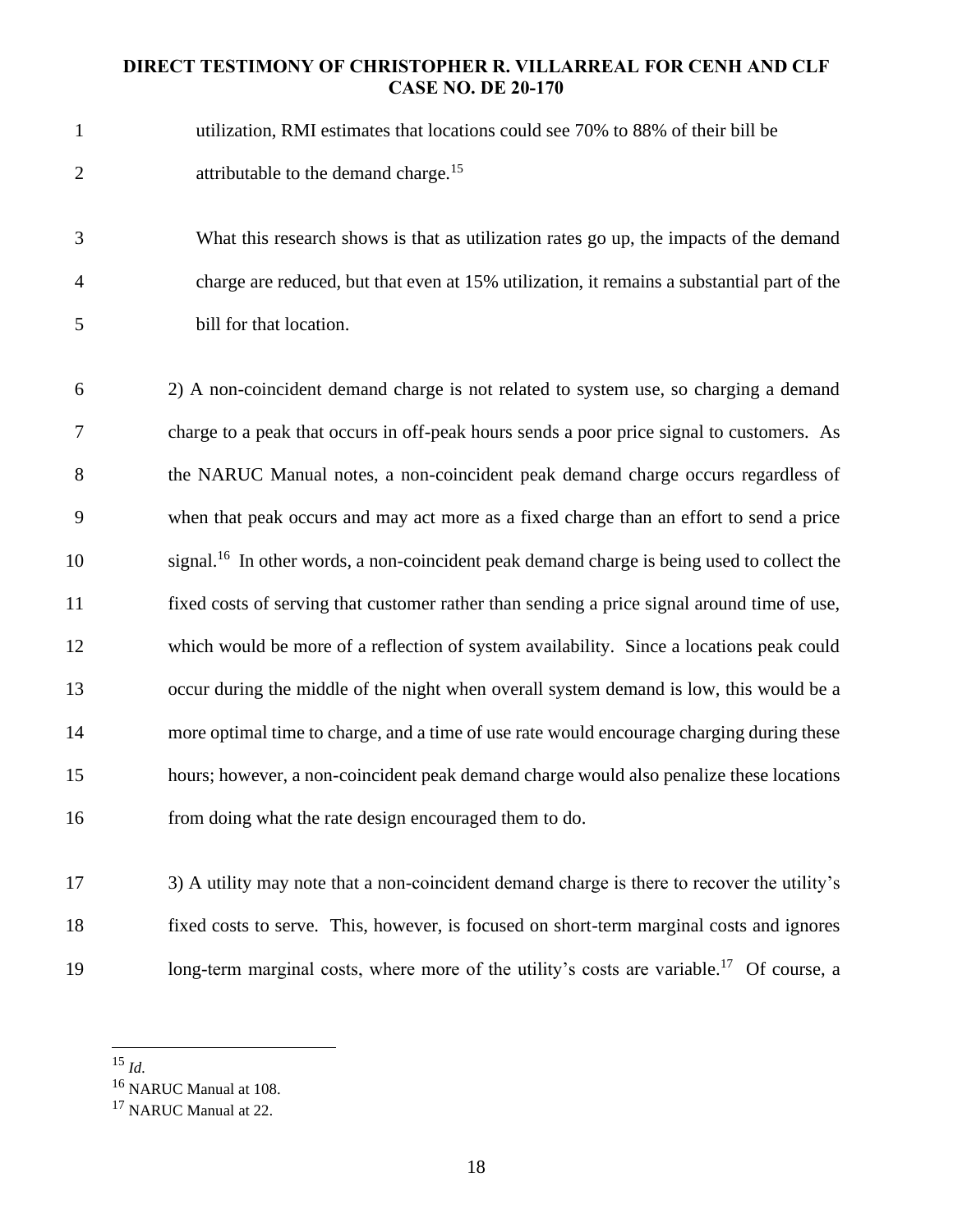- higher fixed charge may also result in a lower volumetric rate, which dilutes the price signal to shift consumption or increase consumption since a customer cannot avoid a fixed  $3 \text{ charge.}^{18}$
- All of this is to say that at low utilization factors, demand charges act as a penalty for installing EV charging infrastructure, especially DCFC, when the state should be trying to encourage deployment of EV charging infrastructure, including DCFC.

#### **Q. How are the utilities in this proceeding addressing the use of demand charges?**

 A. Each utility understands that demand charges at this time do not support the growth of EV charging infrastructure—and also recognized by the Commission in Order No. 26,394**—** since both Liberty and Unitil propose reduced demand charges in their applications. Eversource proposes a residential TOU rate and a managed charging program, but not a demand charge, at least in this proceeding. Understanding that demand charges pose a 13 barrier, Liberty's proposal reduces the demand charge by 90% compared to the otherwise applicable General Services rate for a commercial or industrial customer to \$1.12/kW, but 15 does not propose a time of use rate.<sup>19</sup> Unitil, which includes a time of use rate, proposes a sliding scale for its demand charge proposal whereby over three years the demand charge would be reduced by 75% to start in year 1 and then each year thereafter, the reduction would be decreased by 25% each year (i.e., in year 2, the demand charge would be reduced

*Id.* at 118.

<sup>&</sup>lt;sup>19</sup> Liberty Testimony at 4, lines 10-11; Attachment HT/MS-1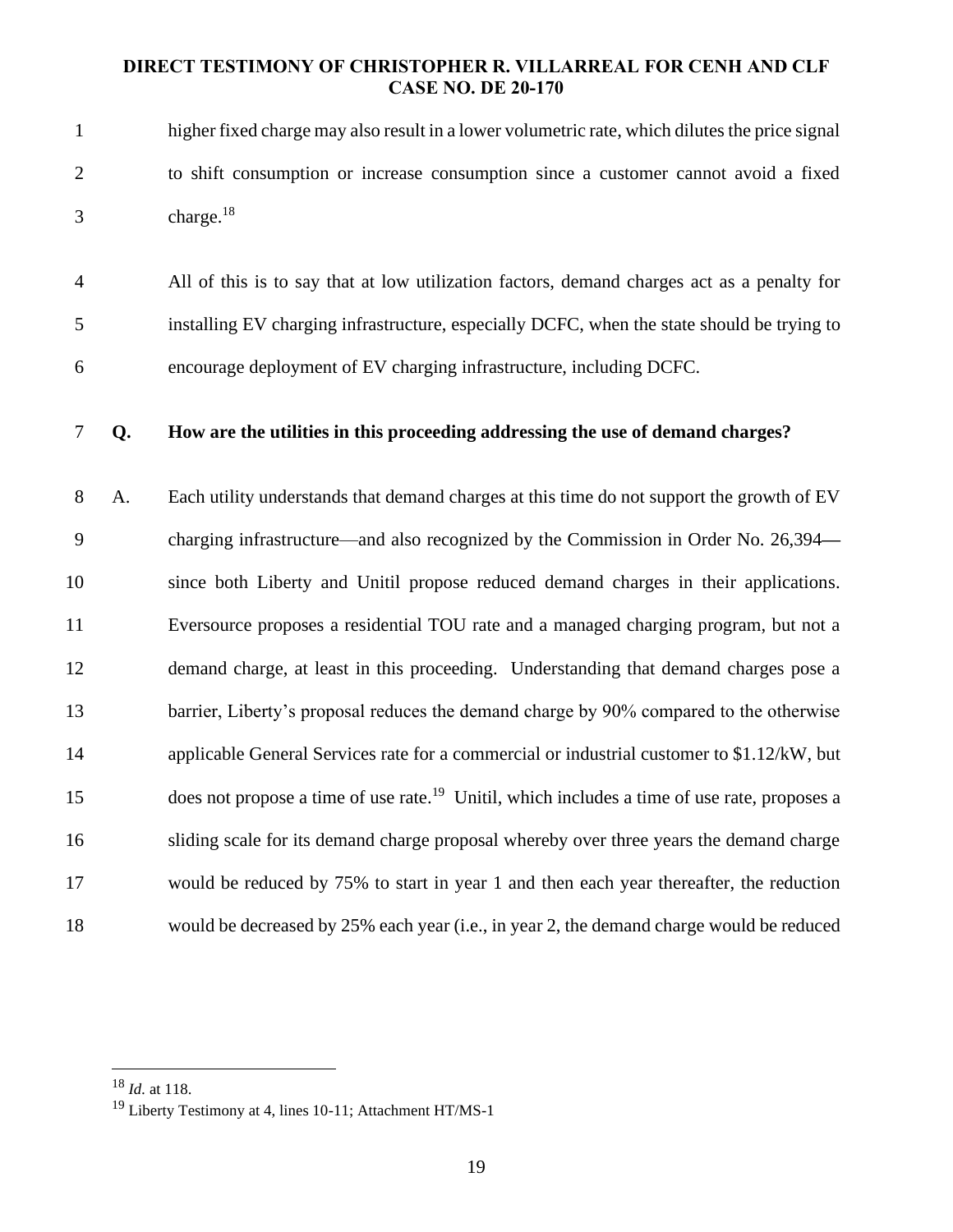by 50% and in year three, the demand charge would be reduced by 25%) until, in year 4, the customer would be charged its full demand charge under its proposed EV rate.<sup>20</sup>

#### **Q. Would these proposals address your concerns about the use of demand charges?**

 A. No. In both cases, simply reducing the demand charge does not result in an equitable rate nor will it reduce the barrier to installing EV charging infrastructure. Starting with Unitil, its three-year ratchet is entirely arbitrary and not aligned with any forecast or expectation of EV growth in its territory. There is no rush to implement a demand charge at this time especially absent more accurate forecasting based on actual utilization of EV charging infrastructure. Indeed, in its Massachusetts territory, Unitil proposed an EV rate design with a demand charge based on four tranches of load factors (*i.e.*, utilization rates), and 11 would be in place over 10 years.<sup>21</sup> From 0-5% of load factor, the customer would not have 12 a demand charge; from 5-10% load factor, the demand charge would be reduced by 75%; from 10-15% load factor, the demand charge would be reduced by 50%; above 15% load factor, then the full demand charge would apply. However, as noted from the RMI Report, even at 15% utilization, that could still be up to 70% of the bill at a given location. The Massachusetts "demand charge holiday" proposal would be more in line with examples from around the country, notably Southern California Edison Company, which has a \$0 demand charge for the first 5 years, ending in 2023, then scaled up over the next 5 years

Unitil Testimony (Carroll, Simpson, and Valianti) at 19, lines 8-9.

Unitil Response to Staff 2-6, Attachment 1.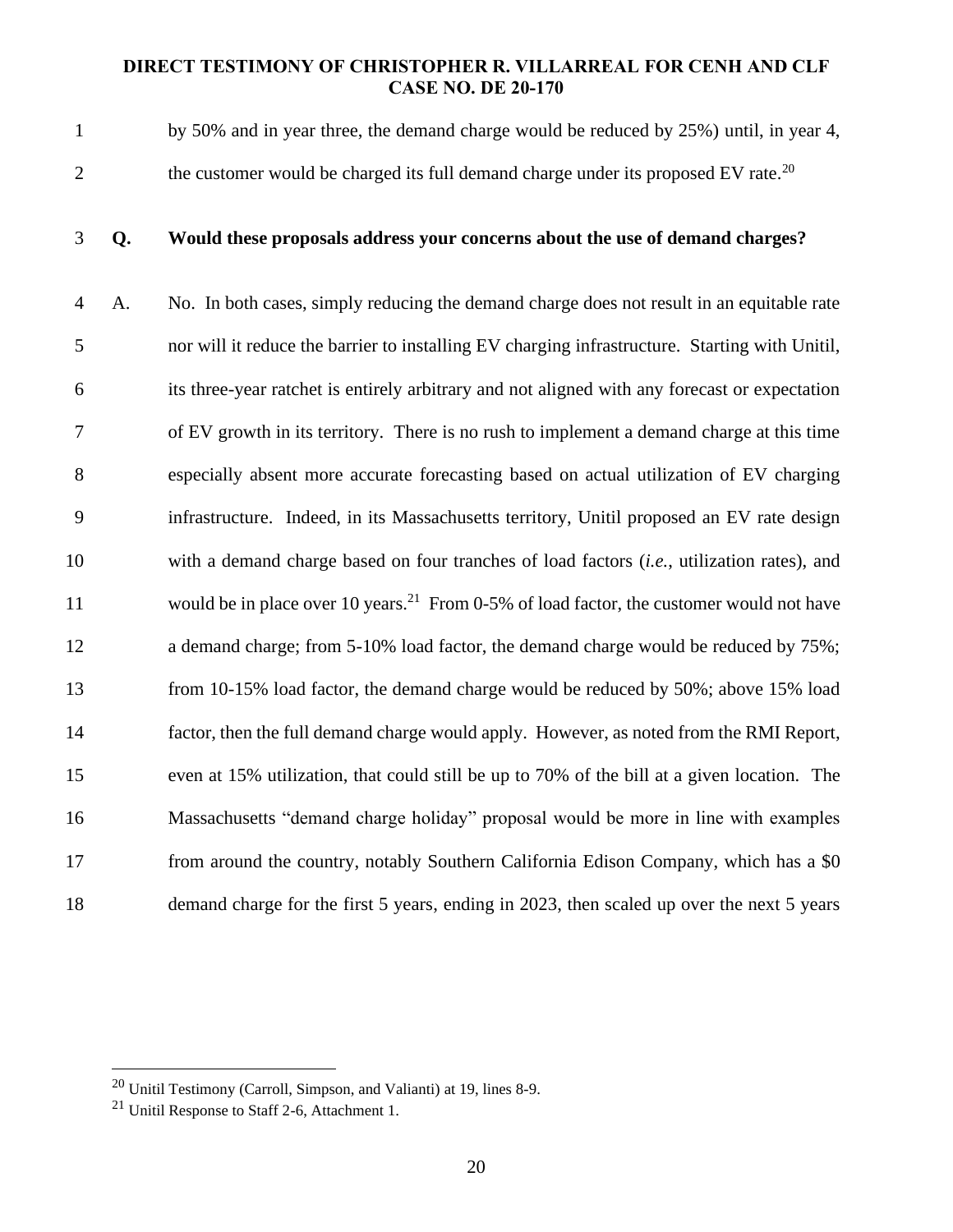that was developed for commercial and industrial customers to support the growth of EV 2 and EV charging infrastructure in its service territory.<sup>22</sup>

 For Liberty, they took their otherwise applicable tariff, and reset their billing determinants to an equally arbitrary rate. Liberty provided no justification for keeping any demand charge at all, nor for reducing its demand charge by 90%. Furthermore, Liberty does not propose a time of use rate for commercial and industrial customers, which would provide a better price signal than a demand charge. The lack of time of use rate for commercial and industrial customers means that there is no price signal being sent to customers about when to charge.

 Having a demand charge tied closer to utilization rates is important because at some point in the future, at a certain utilization factor, it may be appropriate to start implementing demand charges for EV charging infrastructure. This also preserves the business case for installing EV charging infrastructure at low utilization rates and low EV adoption levels, 14 but as more EVs come onto the road, it also ensures that other ratepayers are not unduly paying for the costs of the EV charging infrastructure.

## **Q. To what should the imposition of a demand charge be tied?**

- A. Again, at some point in the future, the establishment of a demand charge may be warranted.
- In a separate study looking at Colorado-specific DCFC rate design options, RMI suggests

<sup>&</sup>lt;sup>2222</sup> Southern California Edison Schedules TOU-EV-8 and 9, [https://library.sce.com/content/dam/sce](https://library.sce.com/content/dam/sce-doclib/public/regulatory/tariff/electric/schedules/general-service-&-industrial-rates/ELECTRIC_SCHEDULES_TOU-EV-8.pdf)[doclib/public/regulatory/tariff/electric/schedules/general-service-&-industrial](https://library.sce.com/content/dam/sce-doclib/public/regulatory/tariff/electric/schedules/general-service-&-industrial-rates/ELECTRIC_SCHEDULES_TOU-EV-8.pdf)[rates/ELECTRIC\\_SCHEDULES\\_TOU-EV-8.pdf;](https://library.sce.com/content/dam/sce-doclib/public/regulatory/tariff/electric/schedules/general-service-&-industrial-rates/ELECTRIC_SCHEDULES_TOU-EV-8.pdf) [https://library.sce.com/content/dam/sce](https://library.sce.com/content/dam/sce-doclib/public/regulatory/tariff/electric/schedules/general-service-&-industrial-rates/ELECTRIC_SCHEDULES_TOU-EV-9.pdf)[doclib/public/regulatory/tariff/electric/schedules/general-service-&-industrial](https://library.sce.com/content/dam/sce-doclib/public/regulatory/tariff/electric/schedules/general-service-&-industrial-rates/ELECTRIC_SCHEDULES_TOU-EV-9.pdf)[rates/ELECTRIC\\_SCHEDULES\\_TOU-EV-9.pdf.](https://library.sce.com/content/dam/sce-doclib/public/regulatory/tariff/electric/schedules/general-service-&-industrial-rates/ELECTRIC_SCHEDULES_TOU-EV-9.pdf)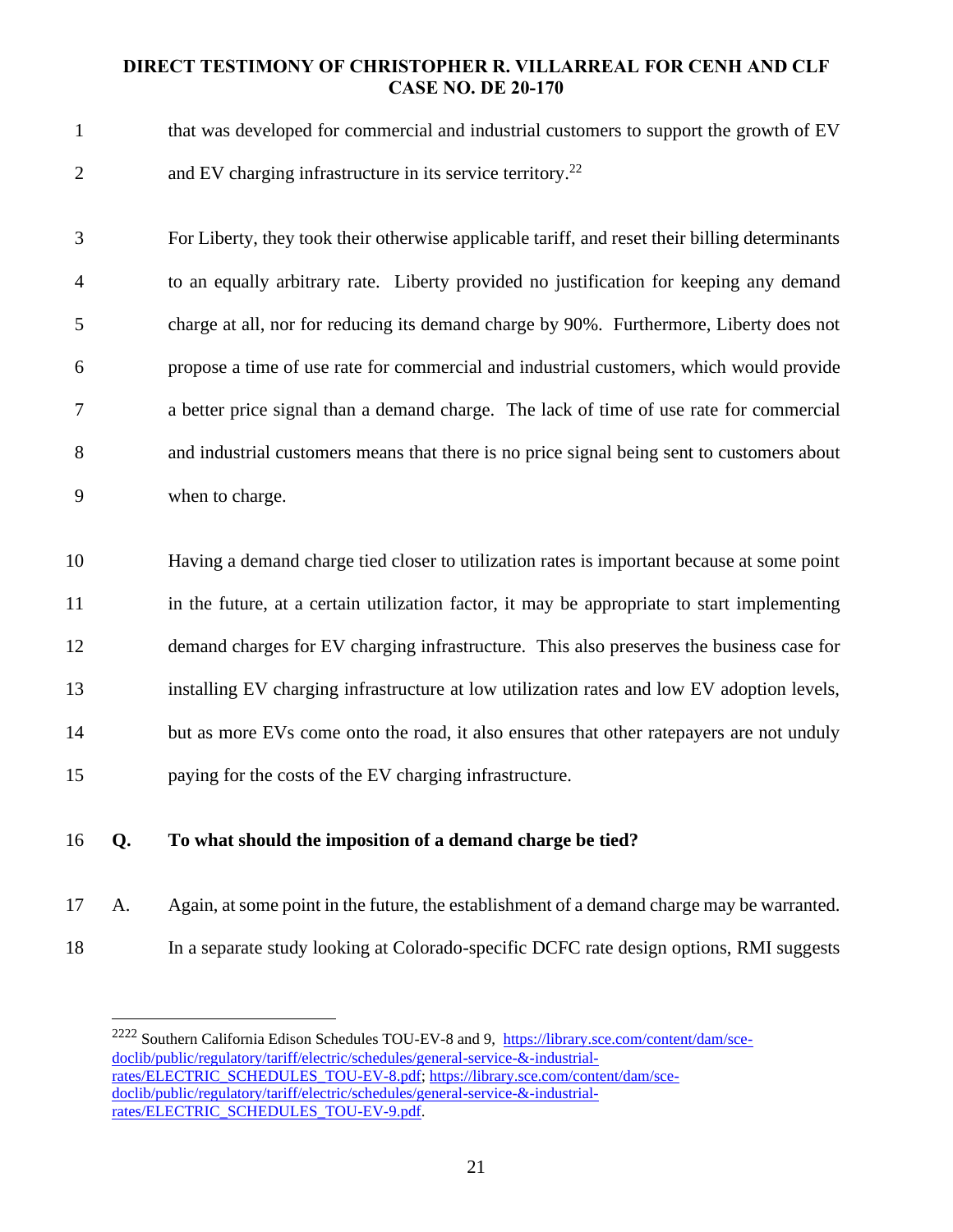|   | that 30% utilization factor provides a sufficient amount of usage for the site host to spread     |
|---|---------------------------------------------------------------------------------------------------|
| 2 | the demand charges across. <sup>23</sup> In my opinion, that seems a reasonable threshold for the |
|   | Commission to set for when full demand charges could be implemented for EV charging               |
| 4 | infrastructure under an EV-specific rate.                                                         |

**Q. How else can EV rate design be improved in New Hampshire?**

 A. Another issue with the proposals of the three utilities is that each of the utilities take three different ways to address rate design and EV charging needs. The Commission should consider adopting a statewide approach where all three utilities start at the same place— begin with a time of use rate with no demand charges—then monitor adoption of EVs across the state and the respective service territories so that any modification to the rate design can be done when utilization rates of fast chargers are at a level where a demand charge will not act as a barrier. Treating adoption of EVs as a policy goal of the state means that the Commission should also consider how best to encourage EV adoption. Having consistency in rate design across the state would be one way to support adoption by minimizing differences in charging experiences across the state.

 Additionally, the Commission should consider adopting reporting requirements for each utility to collect information about EV adoption, develop forecasts for EVs, and collect utilization rates for DCFC across its service territory. Collecting this information will inform the utilities, the Commission, and stakeholders about trends and can help identify

<sup>&</sup>lt;sup>23</sup> DCFC Rate Design Study for Colorado Energy Office, Rocky Mountain Institute at 5 (September 2019), [https://rmi.org/wp-content/uploads/2019/09/DCFC\\_Rate\\_Design\\_Study.pdf.](https://rmi.org/wp-content/uploads/2019/09/DCFC_Rate_Design_Study.pdf)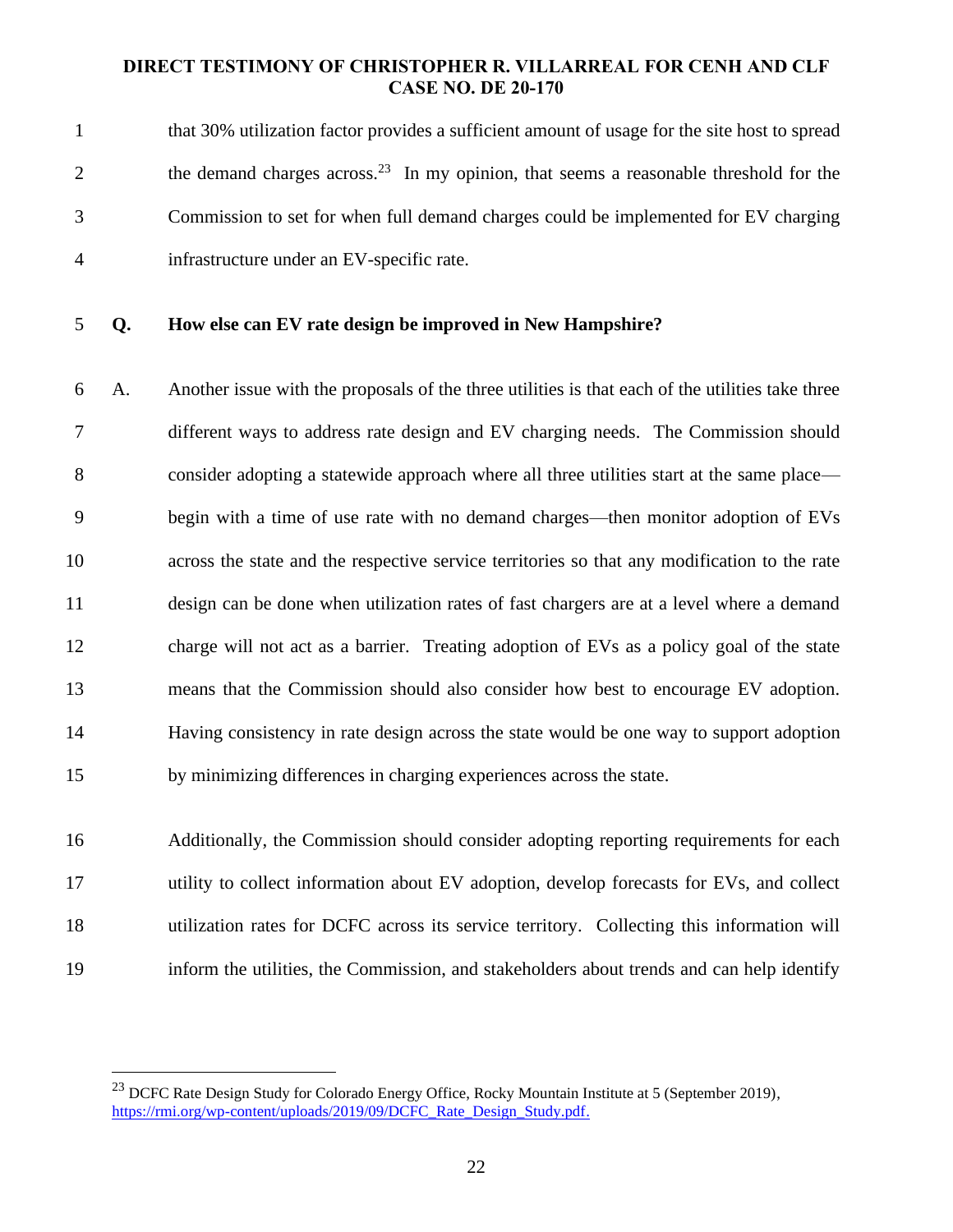when it is time to transition to an alternate rate design, including imposition of demand charges.

#### **V. PERSPECTIVE ON EVERSOURCE'S TIME OF USE PROPOSAL**

## **Q. What is Eversource's time of use proposal in this docket?**

 A. Eversource makes two proposals in this docket. It proposes a residential time of use rate, but requests that the Commission reject its time of use proposal and, instead, adopt its EV managed charging proposal. Eversource's position is that it would be too expensive to implement a time of use rate for its territory since it does not have advanced metering infrastructure rolled out. As such, without adequate metering, Eversource would incur significant metering and back-office costs in order to provide interval metering to measure consumption of the EV on the EV time of use rate.

#### **Q. What are your concerns with Eversource's proposal?**

 A. First, I generally support Eversource's time of use proposal, with one caveat. Eversource proposes an exceptionally long mid-peak price that lasts from 7 AM to 2 PM and 7 PM to 11 PM every weekday and from 7 AM to 11 PM on weekends. While Eversource says these are aligned with marginal costs, as I described above, at low adoption rates, the Commission can certainly create a rate that balances other rate design principles, such as supporting EVs as a matter of policy. While I would generally agree that rates should be based on marginal costs, in this case, it results in a sub-optimal time of use rate proposal especially considering that the Commission should be lowering barriers to EV adoption. I would recommend that the Commission adopt the structure of Eversource's rate design,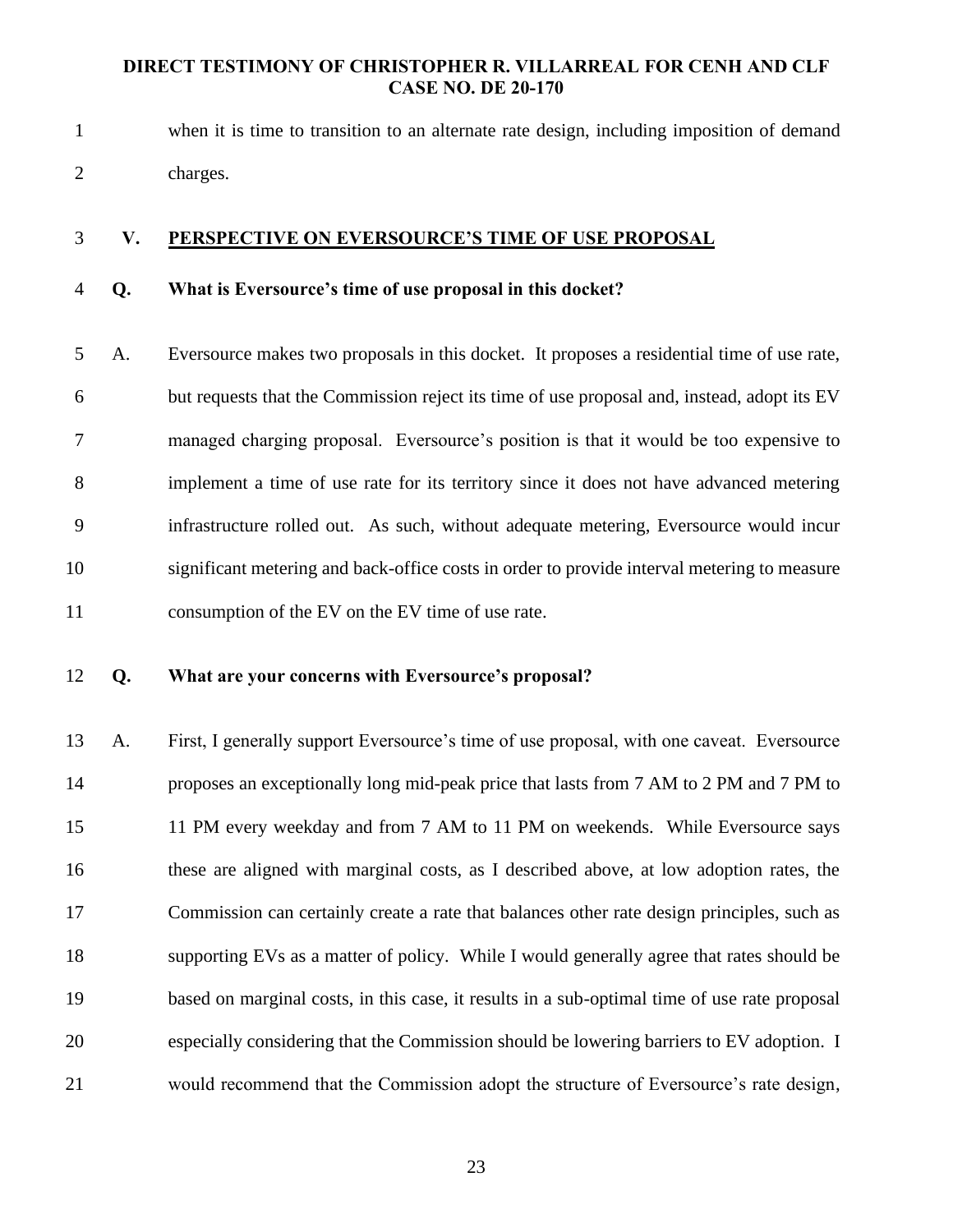but reduce the mid-peak time period to 7 PM to 9 PM on weekdays, and make all weekends and holidays be off-peak. Of note, Unitil's time of use rate is more beneficial to residential customers, with an off-peak rate lasting from 8:00 PM to 6:00 AM weekdays and all weekends and holidays. This is an example of how the lack of consistency between utility proposals could, instead, act as a barrier to EV adoption as a customer who is driving across service territories has to figure out which rate from which utility is more beneficial. If each utility implemented a time of use rate with similar program design, then customer confusion would be reduced, and market entrants could standardize rate information.

#### **Q. What are your other views on Eversource's proposal?**

 A. While Eversource proposes a time of use rate, it, instead, recommends the Commission not adopt its time of use proposal and adopt its managed charging proposal. I do not support Eversource's proposal to rely upon a managed charging program rather than a time of use rate. A managed charging program should be treated by the Commission more like a competitive service offering rather than as the default option for Eversource's customers. In other words, if the Commission were to approve Eversource's proposal, then Eversource would have a competitive advantage against other providers. The Commission should first and foremost rely on rate design options as the means to promote EV adoption across the state. To the extent the utility and any other providers then want to offer managed charging services on top of that retail rate, then let them compete. However, by limiting customer options only to the utility managed charging program, the Commission loses the rate design option, which may be more than sufficient to integrate EVs, especially for residential customers, and to encourage charging off-peak. Then, if the customer seeks to engage in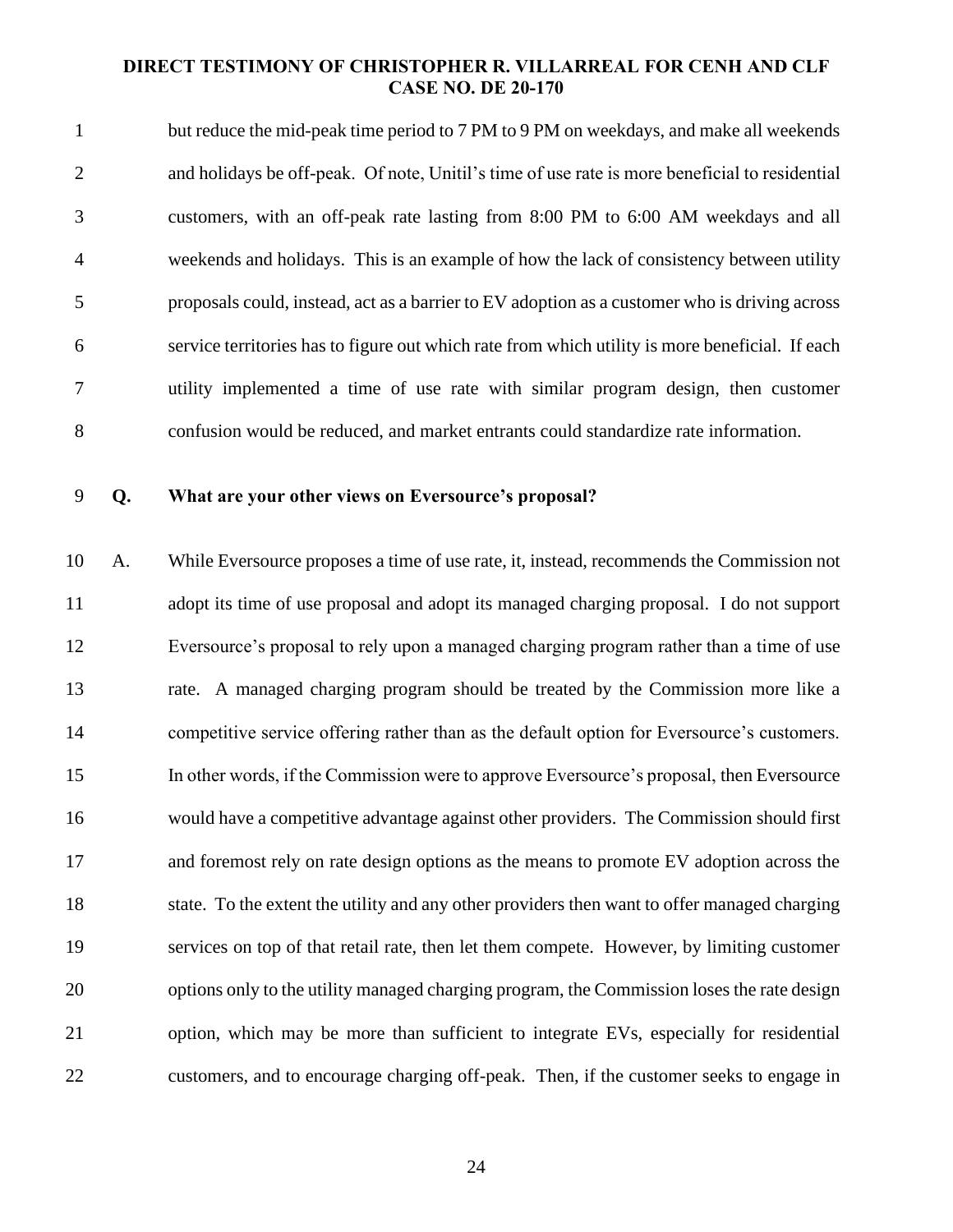| $\mathbf{1}$   |    | a managed charging program or another demand response program, especially after              |
|----------------|----|----------------------------------------------------------------------------------------------|
| $\overline{c}$ |    | implementation of FERC Order 2222, then the customer can be responsive to a retail rate,     |
| 3              |    | but also be part of any other product that directly participates in the wholesale market.    |
| 4              | Q. | Eversource notes that Automated Meter Reading (AMR) meters are not capable of                |
| 5              |    | collecting interval data. Do you agree?                                                      |
| 6              | A. | No, I do not agree. In response to DOE 4-005, Eversource Witness Moore states that that      |
| 7              |    | "The Bridge meter is AMI capable but currently operates in AMR mode. It has the interval     |
| 8              |    | data capabilities needed to offer TOU rates but requires an active AMI network and a meter   |
| 9              |    | reading and billing system that is capable of processing the interval data.                  |
| 10             |    | AMR meters do not have the internal interval data capabilities to allow for creation of a    |
| 11             |    | TOU rate."24                                                                                 |
| 12             |    | Fundamentally, an AMR meter can communicate via several channels depending upon the          |
| 13             |    | network architecture in place by the utility. In other words, a utility does not need an AMI |
| 14             |    | system for an AMR meter to communicate with the utility more frequently than once a          |
| 15             |    | month. Additionally, an AMR meter is perfectly capable of collecting and storing interval    |
| 16             |    | data. In fact, this capability has been available in AMR meters for decades. For example,    |
| 17             |    | in a presentation prepared by DTE Energy, dated June 29, 2006, it identified "Access to      |
| 18             |    | interval meter data (as frequent as every 5 minutes)" as a benefit of an AMR system using    |
| 19             |    | a fixed RF AMR system. <sup>25</sup> Now, it may be true that Eversource does not have the   |

Eversource Response to DOE 4-005.

 AMR – Automated Meter Reading Overview, 21st Century Energy Plan Discussion Forum, DTE Energy at 28 (June 29, 2006), http://origin-sl.michigan.gov/documents/mpsc/dteamrjun29\_2006\_16\_578591\_7.pdf.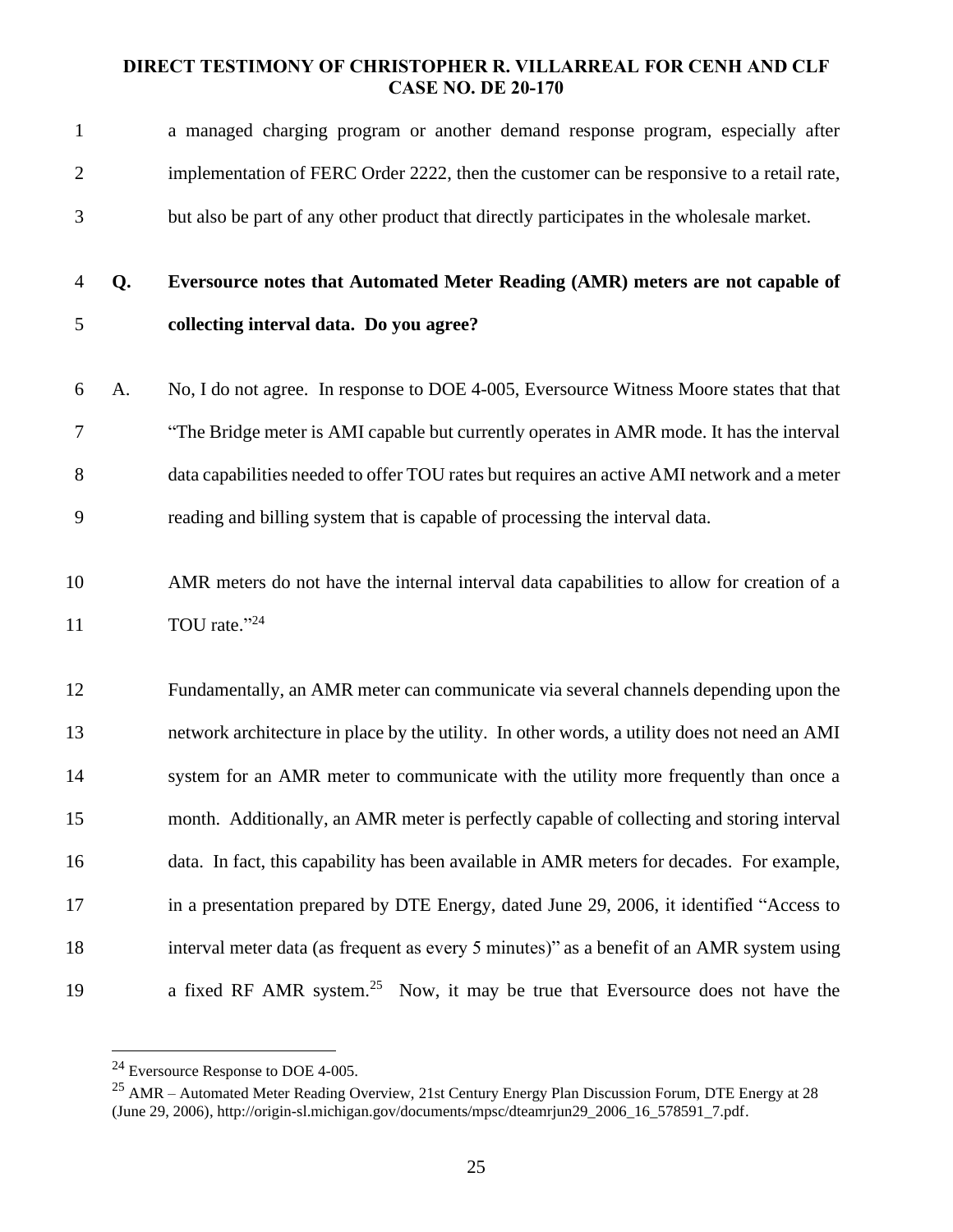| $\mathbf{1}$ |    | communications capability, but it is also true that an AMR meter can collect interval data           |
|--------------|----|------------------------------------------------------------------------------------------------------|
| $\mathbf{2}$ |    | and store it and communicate that information back to the utility. Furthermore, Eversource           |
| 3            |    | has an existing time of day residential rate design that is presumably metered by some non-          |
| 4            |    | AMI metering infrastructure.                                                                         |
|              |    |                                                                                                      |
| 5            |    | I would also suggest that Eversource could use this opportunity to gain greater experience           |
| 6            |    | with using the EVSE to gather information about EV usage rather than requiring a separate            |
| 7            |    | meter to be installed by the customer.                                                               |
|              |    |                                                                                                      |
| 8            | Q. | What is your opinion on Eversource stating it will cost \$9 million to offer a time of               |
| 9            |    | use rate?                                                                                            |
| 10           | A. | It is important to differentiate between two issues- metering and generating a bill.                 |
| 11           |    | Eversource currently offers an interval meter for customers on their existing time of use            |
| 12           |    | rate tariff, but the rate is a 2-part rate (peak and off-peak) whereas the EV rate will have 3       |
| 13           |    | components. <sup>26</sup> While it would be beneficial to have the meter be able to track changes in |
| 14           |    | billing periods, it is not necessary as the billing system could be used to do the math based        |
| 15           |    | on the tariff. In other words, the meter would collect the interval usage over the course of         |
| 16           |    | the day, then the billing system would multiply the usage for each given hour by the time            |
| 17           |    | of use rate for that hour to determine the customer's bill. If Eversource's interval metering        |
| 18           |    | solution for its residential time of use rate does not work with the Itron system installed by       |
| 19           |    | Eversource, this is not an EV implementation issue, this is an Eversource business issue,            |
| 20           |    | and EV customers should not be penalized for Eversource's technological problems.                    |

Joint Testimony of Moore, Rice, and Goldman at 7, lines 14-15.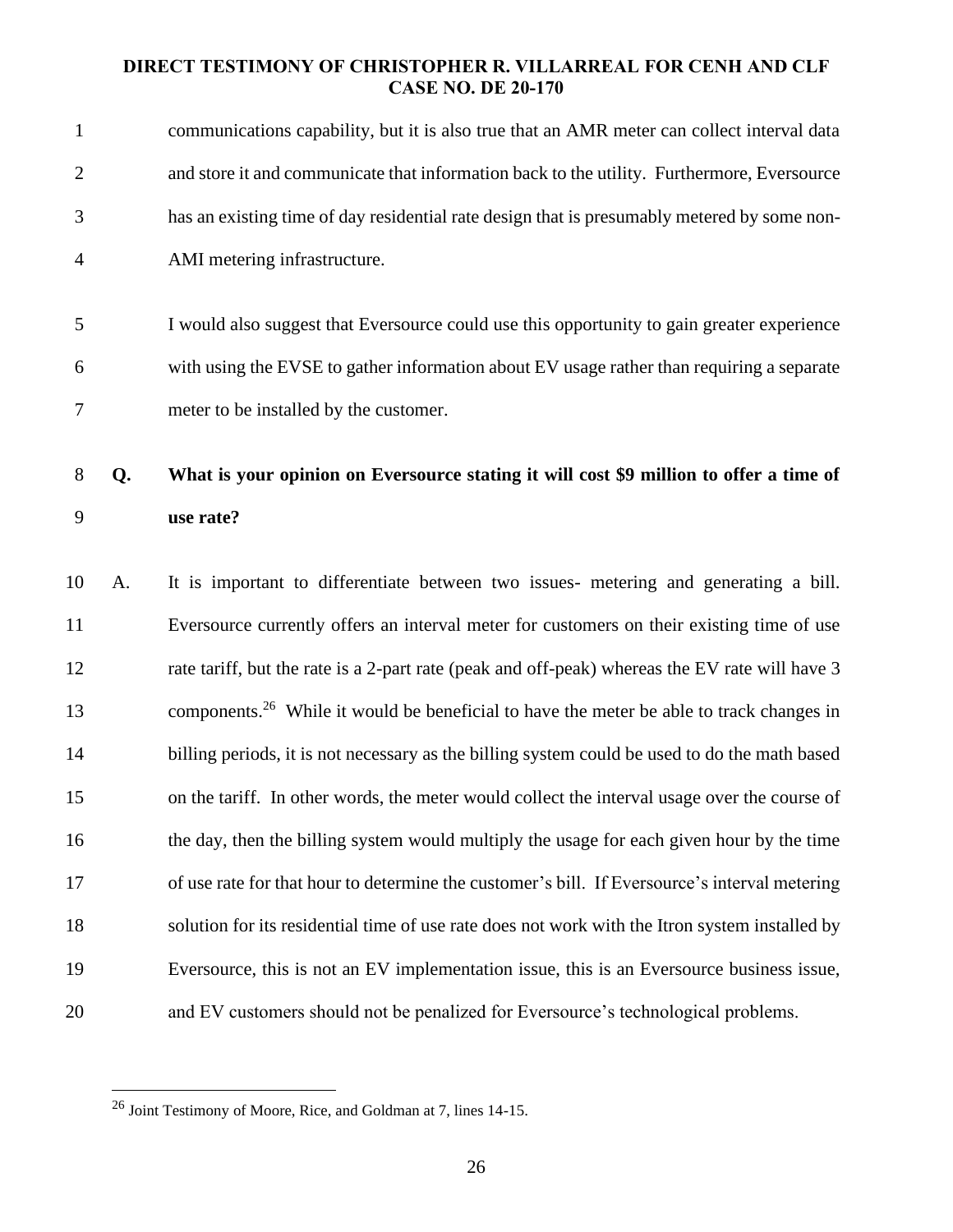| $\mathbf{1}$   |     | This also calls into question the interoperability of Eversource's metering solutions if  |
|----------------|-----|-------------------------------------------------------------------------------------------|
| $\overline{c}$ |     | Eversource is installing meters that are not interoperable with other components of its   |
| 3              |     | business, including its metering communication infrastructure and its billing system.     |
| 4              |     | Backwards compatibility, which is the "ability of new technology operating under a new    |
| 5              |     | version of a program to work with an older version of the program without loss of data or |
| 6              |     | communication," is an important component of any company's interoperability plan, so if   |
| 7              |     | Eversource has a communications network that is not backwards compatible, then the        |
| 8              |     | company should have to pay for this fix, not customers. <sup>27</sup>                     |
| 9              | VI. | <b>RECOMMENDATIONS</b>                                                                    |
| 10             | Q.  | Please provide your recommendations for the EV proposals.                                 |
| 11             | A.  | For Liberty, my recommendations are the following:                                        |
| 12             |     | 1. Reject Liberty's demand charge implementation proposal and require it to modify        |
| 13             |     | its demand charge proposal in line with my general recommendations, below,                |
| 14             |     | regarding demand charges;                                                                 |
| 15             |     | 2. Require Liberty to submit a time of use rate for commercial and industrial             |
| 16             |     | customers, consistent with the Commission's prior orders, and to provide price            |
| 17             |     | signals to customers to help them better manage their EVSEs and costs.                    |
| 18             |     | For Unitil, my recommendations are the following:                                         |
| 19             |     | 1. Approve Unitil's time of use rate proposal, except for DCFC applications;              |

<sup>&</sup>lt;sup>27</sup> "Smart Grid Interoperability: Prompts for State Regulators to Engage Utilities," NARUC at 2 (April 2020), [https://pubs.naruc.org/pub/28950636-155D-0A36-313C-73CCEA2D32C1.](https://pubs.naruc.org/pub/28950636-155D-0A36-313C-73CCEA2D32C1)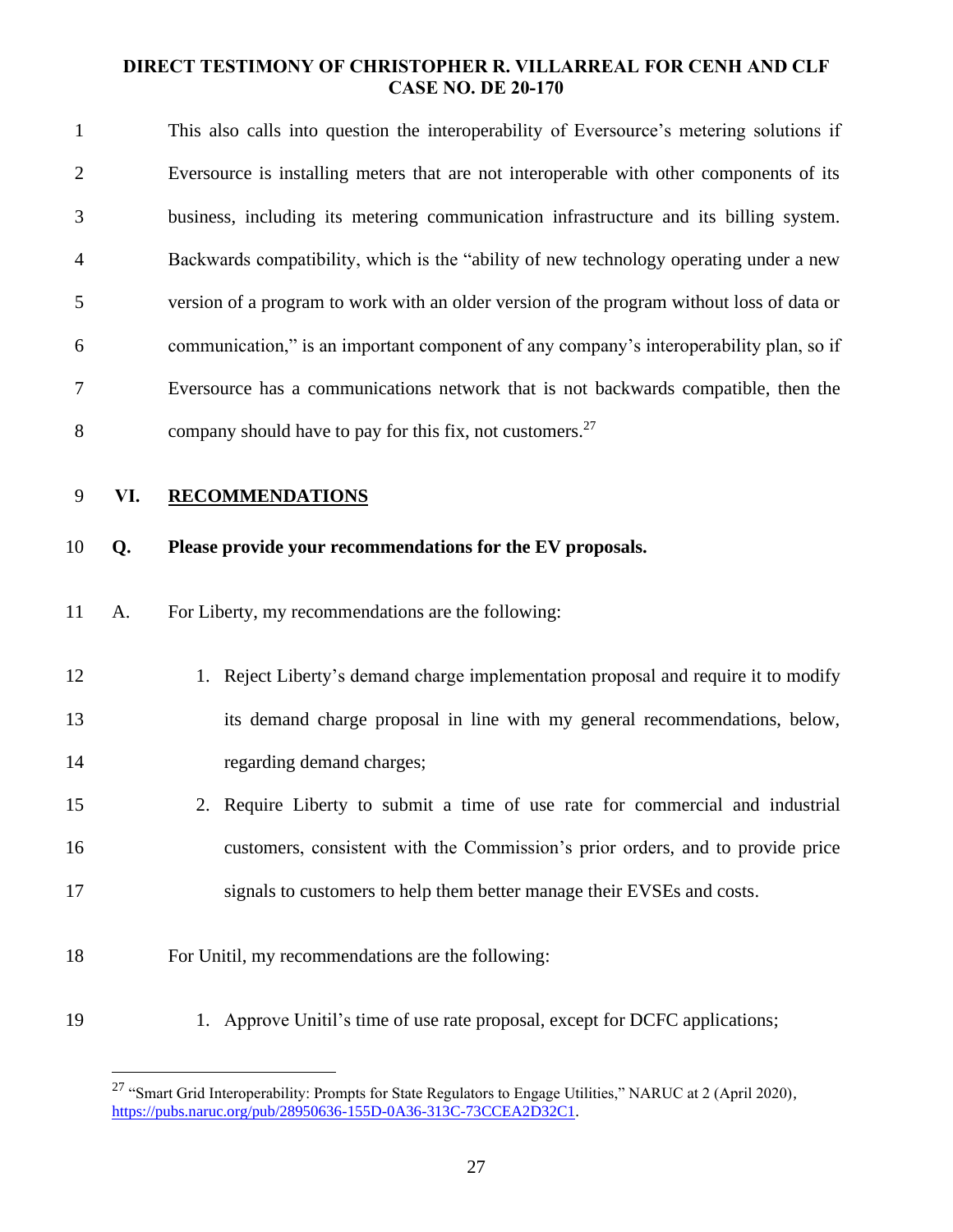| $\mathbf{1}$   | 2. Reject Unitil's demand charge implementation proposal and require it to modify its   |
|----------------|-----------------------------------------------------------------------------------------|
| $\overline{2}$ | demand charge proposal in line with my general recommendations, below,                  |
| 3              | regarding demand charges.                                                               |
| $\overline{4}$ | For Eversource:                                                                         |
| 5              | 1. Approve Eversource's time of use rate as modified in my testimony;                   |
| 6              | 2. Reject Eversource's managed charging program;                                        |
| 7              | 3. Require Eversource to pay for metering upgrade costs.                                |
| 8              | More generally, I also recommend that                                                   |
| 9              | 1. The Commission issue an order stating that no demand charges should be applied       |
| 10             | to EV charging for at least 10 years or upon DCFC reaching a utilization factor of      |
| 11             | 30% across their service territories;                                                   |
| 12             | 2. Utilities should monitor EV adoption rates across their service territories to help  |
| 13             | inform trends and identify timelines for rate design modifications;                     |
| 14             | 3. Monitor utilization rates of DCFC in their service territories to help inform trends |
| 15             | and identify timelines for rate design modifications; and                               |
| 16             | 4. Utilities should make available hosting capacity maps that can help inform           |
| 17             | developers and customers identify optimal locations for the placing of EV charging      |
| 18             | infrastructure, especially DCFC.                                                        |
|                |                                                                                         |

- 
- **Q. Do you have any other rate design recommendations?**